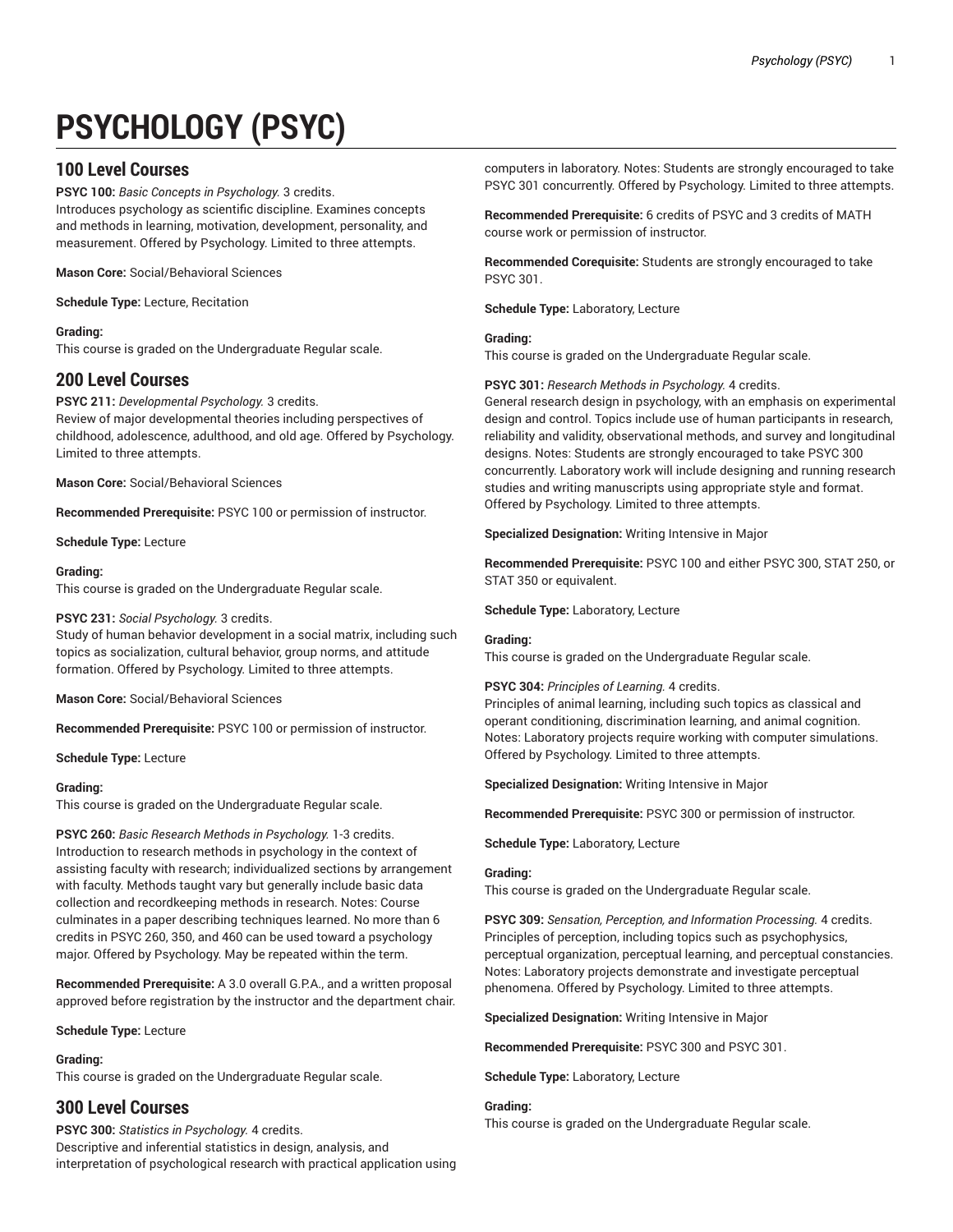## **PSYC 312:** *Educational Psychology.* 3 credits.

Enables students to apply psychological principles to the learning process in the classroom context. Examines the theoretical and applied aspects of learning, motivation, human development, personality, assessment, and evaluation in educational settings. Corresponding implications for effective teaching will be discussed. Offered by Psychology. Limited to three attempts.

## **Schedule Type:** Lecture

#### **Grading:**

This course is graded on the Undergraduate Regular scale.

#### **PSYC 313:** *Child Development.* 3 credits.

Study of human psychological development from conception to adolescence including such topics as genetic factors, emotional and intellectual growth, and environmental influences. Offered by Psychology. Limited to three attempts.

**Recommended Prerequisite:** PSYC 100 or equivalent.

**Schedule Type:** Lecture

#### **Grading:**

This course is graded on the Undergraduate Regular scale.

#### **PSYC 314:** *Adolescent Development.* 3 credits.

Study of the biological and cultural changes accompanying adolescence, including the effect of these changes on emotional, intellectual, and social development. Offered by Psychology. Limited to three attempts.

**Recommended Prerequisite:** PSYC 100 or equivalent.

**Schedule Type:** Lecture

#### **Grading:**

This course is graded on the Undergraduate Regular scale.

## **PSYC 317:** *Cognitive Psychology.* 3 credits.

An in-depth overview of important topics in cognitive psychology, including memory, attention, pattern recognition, problem solving, reasoning, and psycholinguistics. Offered by Psychology. Limited to three attempts.

**Recommended Prerequisite:** Six credits of psychology or permission of instructor.

**Schedule Type:** Lecture

#### **Grading:**

This course is graded on the Undergraduate Regular scale.

**PSYC 320:** *Psychological Tests and Measurements.* 4 credits. Examination and application of principles underlying the theory, interpretation, and administration of psychological tests, including a study of tests of intelligence, achievement, and ability. This course may count for both the Applied Psychology and Experimental Psychology lab requirements or for both the Applied Psychology and Technical Writing requirements. Offered by Psychology. Limited to three attempts.

**Recommended Prerequisite:** PSYC 300 or permission of instructor.

**Schedule Type:** Laboratory, Lecture

#### **Grading:**

This course is graded on the Undergraduate Regular scale.

## **PSYC 321:** *Clinical Psychology.* 3 credits.

Examines evidence-based psychological assessment and psychotherapy techniques to understand, prevent, and treat psychological distress and dysfunction and promote well-being. Offered by Psychology. Limited to three attempts.

**Recommended Prerequisite:** PSYC 325 or permission of instructor.

**Schedule Type:** Lecture

## **Grading:**

This course is graded on the Undergraduate Regular scale.

**PSYC 322:** *Behavior Modification.* 3-5 credits.

Examination of experimental principles of human and animal learning within theoretical framework of applied behavior analysis, including design, implementation, and evaluation of operant intervention programs across a wide variety of human situations. Offered by Psychology. Limited to three attempts.

**Recommended Prerequisite:** PSYC 324 or permission of instructor.

#### **Schedule Type:** Lecture

## **Grading:**

This course is graded on the Undergraduate Regular scale.

#### **PSYC 324:** *Personality Theory.* 3 credits.

Introduction to classical and contemporary theories of personality, and comparative evaluation of major theories in terms of relevant studies. Offered by Psychology. Limited to three attempts.

**Recommended Prerequisite:** PSYC 100 or permission of instructor.

**Schedule Type:** Lecture

#### **Grading:**

This course is graded on the Undergraduate Regular scale.

#### **PSYC 325:** *Abnormal Psychology.* 3 credits.

Study of development of abnormal behavior patterns, including such topics as methods of diagnosis and prevention of serious mental disorders such as psychosomatic disorders, psychoses, character disorders, and mental retardation. Offered by Psychology. Limited to three attempts.

**Recommended Prerequisite:** PSYC 100 and either PSYC 211, 231, or 324 or permission of instructor.

#### **Schedule Type:** Lecture

#### **Grading:**

This course is graded on the Undergraduate Regular scale.

**PSYC 326:** *Therapeutic Communication Skills.* 3 credits. Introduction to understanding and use of basic therapeutic communication skills used in clinical and counseling psychology. Offered by Psychology. Limited to three attempts.

#### **Registration Restrictions:**

Required Prerequisites: (PSYC 325<sup>C-</sup> or L325). <sup>C-</sup> Requires minimum grade of C-.

**Schedule Type:** Lecture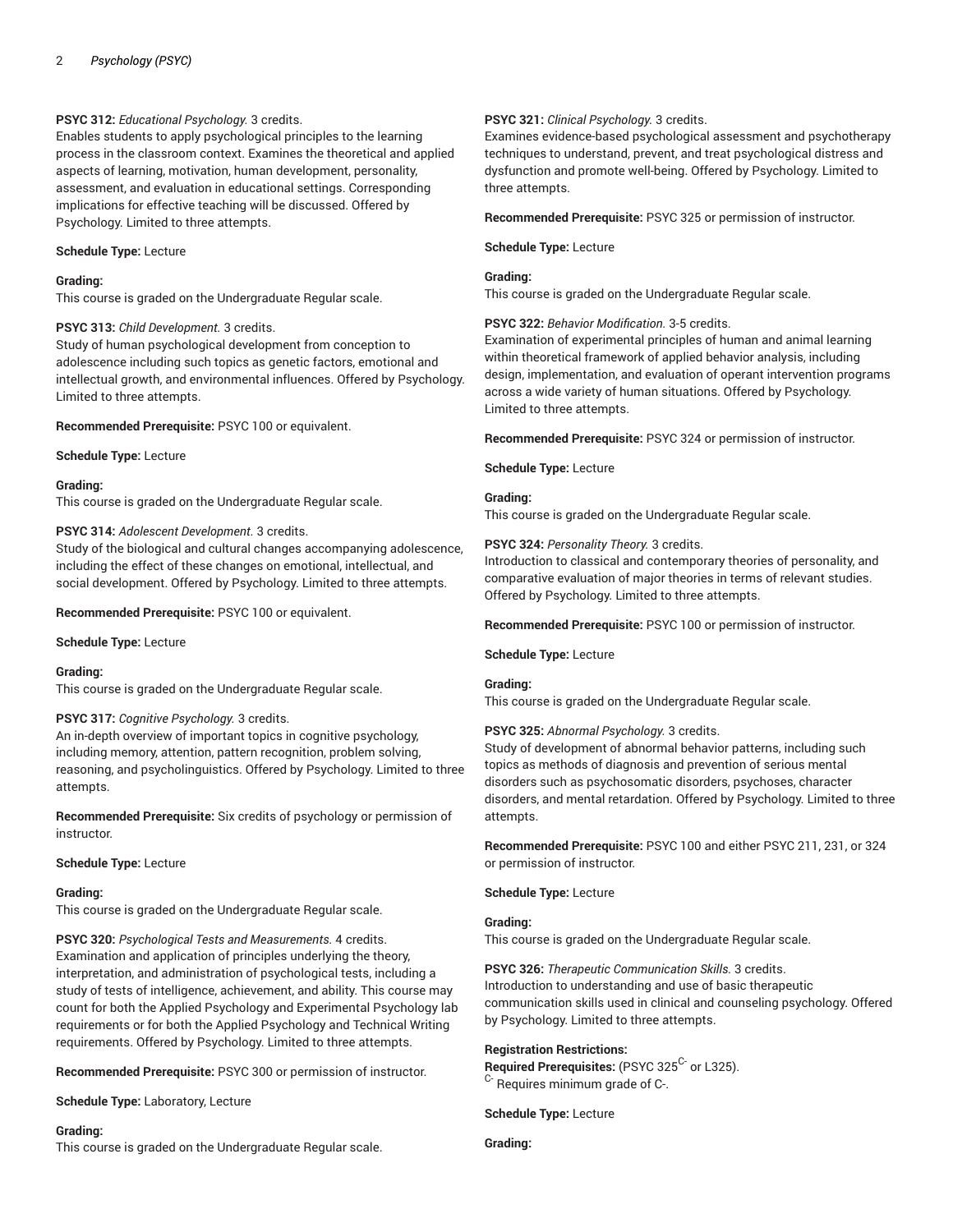This course is graded on the Undergraduate Regular scale.

**PSYC 327:** *Psychology in the Community.* 3 credits. Individual placements in applied psychology settings. Notes: A maximum of 6 credits of PSYC 327, 328, 421, and 422 can be applied to the psychology major. Offered by Psychology. May be repeated within the degree for a maximum 6 credits.

**Recommended Prerequisite:** PSYC major with 6 hours of PSYC and permission of associate chair for undergraduate studies.

#### **Schedule Type:** Internship

## **Grading:**

This course is graded on the Undergraduate Regular scale.

**PSYC 328:** *Psychology in the Community Laboratory.* 1 credit. Consists of a one-hour service learning component linked to selected psychology courses. Notes: A maximum of 6 credits of PSYC 327, 328, 421, and 422 can be applied to the psychology major. Offered by Psychology. May be repeated within the degree for a maximum 6 credits.

**Recommended Prerequisite:** PSYC major with 6 hours of PSYC and permission of instructor and associate chair for undergraduate studies.

**Schedule Type:** Internship

#### **Grading:**

This course is graded on the Undergraduate Regular scale.

**PSYC 333:** *Industrial and Organizational Psychology.* 3 credits. Examination of application of psychological principles and methods to problems commonly encountered in business and industry. Offered by Psychology. Limited to three attempts.

**Recommended Prerequisite:** PSYC 100 and PSYC 300; or permission of instructor.

#### **Schedule Type:** Lecture

#### **Grading:**

This course is graded on the Undergraduate Regular scale.

**PSYC 335:** *Psychology of Creativity and Innovation.* 3 credits. Creativity and innovation take place in many domains such business, science and the arts. Learn the distinction between creativity and innovation. Apply findings from the scientific literature about the antecedents of creativity and innovation including emotions, cognition, individual differences, and social contexts. Experiment with ways to enhance your creativity and skills for innovation. Offered by Psychology. Limited to three attempts.

**Recommended Prerequisite:** PSYC 100 or permission of instructor.

**Schedule Type:** Seminar

#### **Grading:**

This course is graded on the Undergraduate Regular scale.

#### **PSYC 340:** *Human Factors Psychology.* 3 credits.

Reviews history and current practice of optimal product and system design as a function of psychology. Includes a brief history of human factors psychology, a review of human memory and attentional systems as they relate to product and system design, and an introduction to current methods used to analyze and redesign products and systems

for optimal human interaction. Offered by Psychology. Limited to three attempts.

**Recommended Prerequisite:** PSYC 100 or permission of instructor.

**Schedule Type:** Lecture

#### **Grading:**

This course is graded on the Undergraduate Regular scale.

**PSYC 350:** *Directed Reading and Research in Psychology.* 1-3 credits. Library research in psychology, culminating in a substantial formal paper; individualized sections by arrangement with faculty. Notes: No more than 6 credits in PSYC 260, 350, and 460 can be used toward psychology major. Offered by Psychology. May be repeated within the term.

**Schedule Type:** Independent Study

#### **Grading:**

This course is graded on the Undergraduate Regular scale.

#### **PSYC 362:** *Psychology of Gender.* 3 credits.

Behavior and attitudes of women; influence of chromosomes and hormones on behavior, influence of culture on sex role differentiation, and theories of sex role development. Offered by Psychology. Limited to three attempts.

**Recommended Prerequisite:** PSYC 100, BIOL 103, and BIOL 104 or permission of instructor.

**Schedule Type:** Lecture

#### **Grading:**

This course is graded on the Undergraduate Regular scale.

#### **PSYC 372:** *Biopsychology.* 3 credits.

Survey of neuroscience, including basic neuroanatomy, neural and synaptic transmission, neural mechanisms underlying normal and abnormal behavior, and biological mechanisms of drug action. Students may earn credit for PSYC 372 and either PSYC 375 or PSYC 376, but they may not earn credit for all three. Offered by Psychology. Limited to three attempts.

**Recommended Prerequisite:** PSYC 100, BIOL 103 with BIOL 106 & BIOL 107; or permission of instructor.

**Schedule Type:** Lecture

## **Grading:**

This course is graded on the Undergraduate Regular scale.

**PSYC 373:** *Biopsychology Laboratory.* 2 credits.

Functional anatomy and physiology of the brain, including dissection of brain and eye, and a demonstration and practice in research methods for studying physiological mechanisms underlying behavior. Offered by Psychology. Limited to three attempts.

**Recommended Prerequisite:** PSYC 372 or 375, or permission of instructor. Concurrent enrollment is also permitted.

**Schedule Type:** Laboratory

#### **Grading:**

This course is graded on the Undergraduate Regular scale.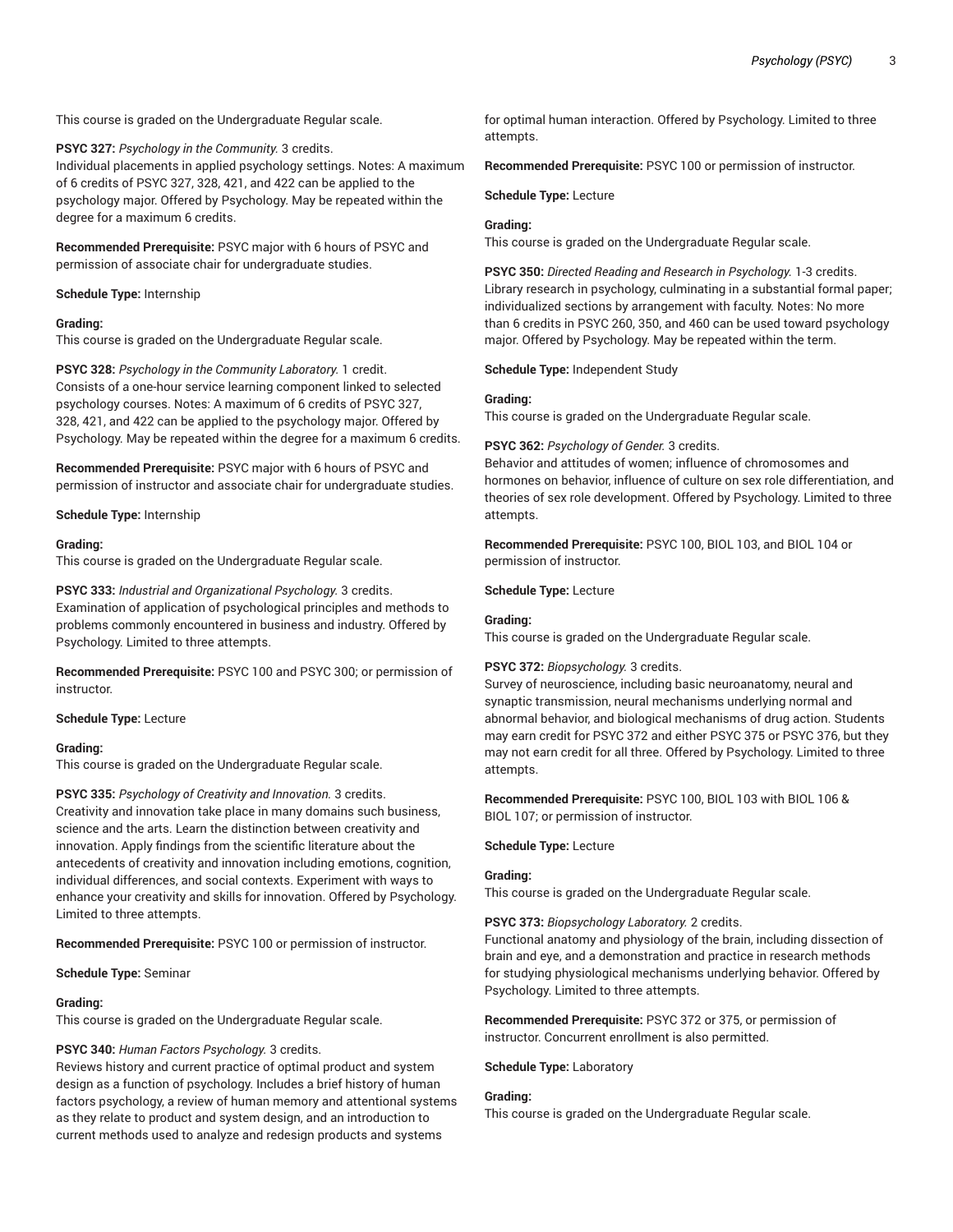## **PSYC 375:** *Brain and Sensory Processes.* 3 credits.

First half of comprehensive survey of neuroscience, including basic neuroanatomy, neural and synaptic transmission, neural mechanisms underlying normal and abnormal behavior, and biological mechanisms of drug action. Notes: Students may earn credit for 372 and either 375 or 376, but they may not earn credit for all three. Offered by Psychology. Limited to three attempts.

**Recommended Prerequisite:** PSYC 100 with a grade of C- or better, and BIOL 103, BIOL 106 & 107, or BIOL 213; or permission of instructor.

**Schedule Type:** Lecture

## **Grading:**

This course is graded on the Undergraduate Regular scale.

## **PSYC 376:** *Brain and Behavior.* 3 credits.

Second half of a comprehensive survey of neuroscience, including neural mechanisms underlying normal and abnormal behavior. Notes: Students may earn credit for 372 and either 375 or 376, but they may not earn credit for all three. Offered by Psychology. Limited to three attempts.

## **Registration Restrictions:**

**Required Prerequisites:** PSYC 372 C , L372 or L375.  $\rm ^C$  Requires minimum grade of C.

## **Schedule Type:** Lecture

## **Grading:**

This course is graded on the Undergraduate Regular scale.

## **PSYC 379:** *Applied Cross-Cultural Psychology.* 3 credits.

A review of important landmarks in cross-cultural research, showing how this research impacts psychology as a discipline. Emphasizes an empirical approach to cross-cultural study and includes topics such as theoretical and empirical developments in cross-cultural psychology, development of coherent schemas to guide cross-cultural research and interventions, comparison of psychology's goals and assumptions in Western and other cultures, and integration of course materials into educational and career goals of students. Offered by Psychology. Limited to three attempts.

**Mason Core:** Global Understanding

**Recommended Prerequisite:** PSYC 100 or permission of instructor.

**Schedule Type:** Lecture

#### **Grading:**

This course is graded on the Undergraduate Regular scale.

**PSYC 380:** *Introduction to Forensic Psychology.* 3 credits.

Explores the differing, yet varied facets of the field of forensic psychology including landmark legal cases relevant to psychology, potential careers in forensic psychology, police psychology, expert testimony, forensic psychological assessment, psychopathy, homeland security, ethics, correctional psychology, and issues in working in the juvenile justice system. Offered by Psychology. Limited to three attempts.

#### **Schedule Type:** Lecture

#### **Grading:**

This course is graded on the Undergraduate Regular scale.

## **PSYC 381:** *Mental Illness and Criminal Justice.* 3 credits.

Examines the frequent intersection of individuals diagnosed with severe mental illness and the criminal justice system. Includes case studies that demonstrate possible judicial, therapeutic, correctional, and postadjudication outcomes. Offered by Psychology. Limited to three attempts.

#### **Recommended Prerequisite:** PSYC 325.

**Schedule Type:** Lecture

## **Grading:**

This course is graded on the Undergraduate Regular scale.

**PSYC 382:** *Psychology of Crime Victims.* 3 credits.

Explores short-term and long-term psychological effects of crime on victims through interviews with survivors of childhood abduction, elder abuse, intimate partner violence, and child abuse, among others. Evaluates roles and responsibilities of mental professionals and law enforcement when interacting with crime victims. Offered by Psychology. Limited to three attempts.

#### **Schedule Type:** Lecture

## **Grading:**

This course is graded on the Undergraduate Regular scale.

**PSYC 399:** *Psychology: College to Career.* 3 credits. Emphasizes development and readiness for a profession in the social sciences through self-assessment and professional skill acquisition. Offered by Psychology. Limited to three attempts.

**Recommended Prerequisite:** At least 30 hours of completed college coursework and a declared major in the social sciences or permission of the instructor.

#### **Schedule Type:** Seminar

#### **Grading:**

This course is graded on the Undergraduate Regular scale.

# **400 Level Courses**

**PSYC 405:** *Mystery, Madness, and Murder.* 3 credits.

Multidisciplinary approach to taboo topics that fascinate and frighten us. Instructors from disciplines across the arts and sciences bring expertise and diverse perspectives to provocative issues such as cannibalism and serial murder. Students learn to think critically and objectively while examining use in myth, literature, and popular culture. Offered by Psychology. Limited to three attempts.

**Mason Core:** Synthesis

**Recommended Prerequisite:** PSYC 100 or permission of instructor.

**Schedule Type:** Lecture

## **Grading:**

This course is graded on the Undergraduate Regular scale.

#### **PSYC 406:** *Psychology of Communication.* 3 credits.

An examination of the behavior of communicating across species and sensory modalities, with an emphasis on the evolutionary basis for the various communication strategies used by animals and humans. Offered by Psychology. Limited to three attempts.

**Mason Core:** Synthesis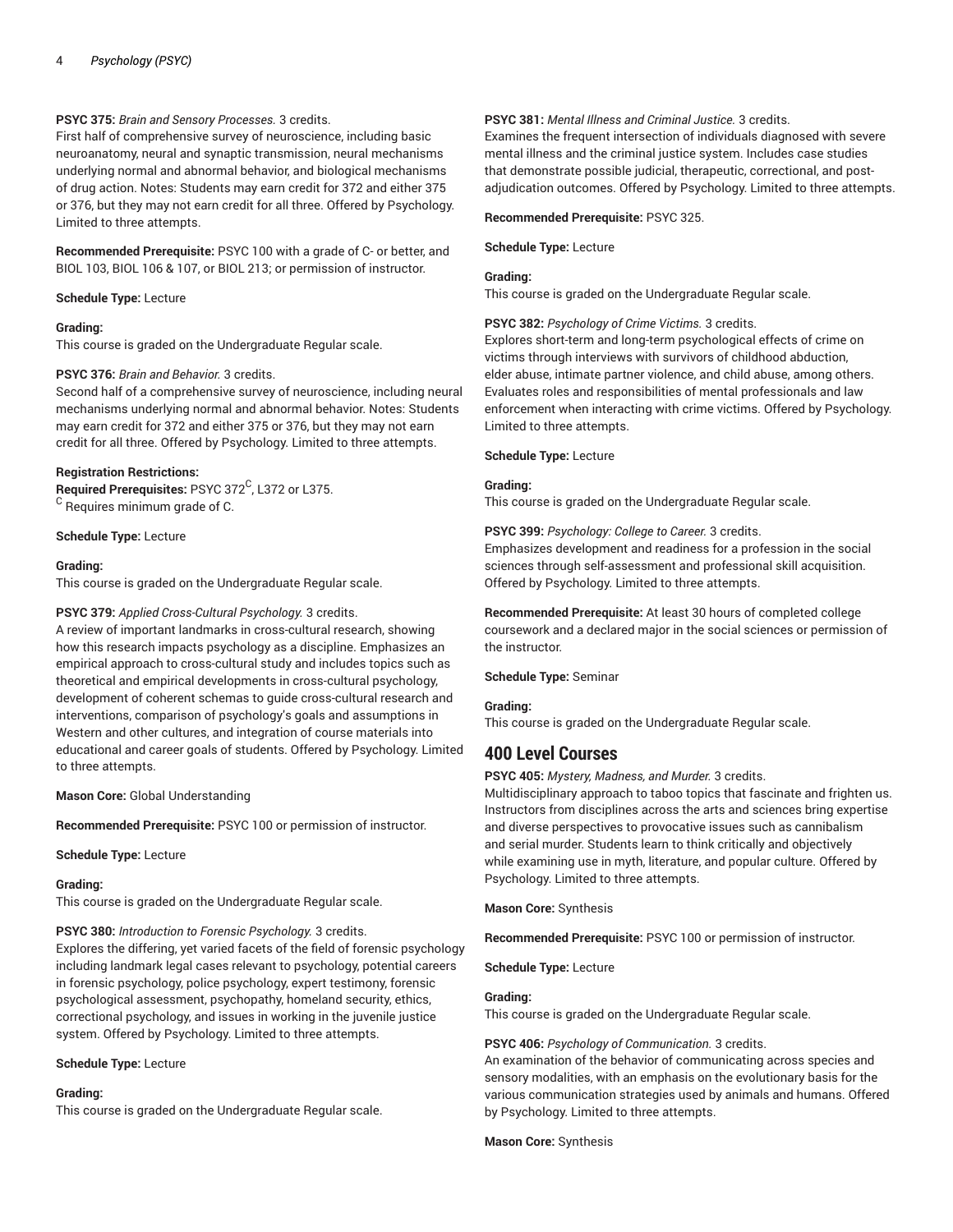## **Recommended Prerequisite:** PSYC 100 or permission of instructor.

#### **Schedule Type:** Lecture

#### **Grading:**

This course is graded on the Undergraduate Regular scale.

#### **PSYC 408:** *Psychological Fitness.* 3 credits.

Evaluates and applies scientific research on psychological exercises to increase one's cognitive, behavioral, emotional, and physical health. Offered by Psychology. Limited to three attempts.

**Recommended Prerequisite:** PSYC 100.

## **Schedule Type:** Lecture

## **Grading:**

This course is graded on the Undergraduate Regular scale.

## **PSYC 414:** *Behavior Disorders of Childhood.* 3 credits.

Review of the theories, methods, and research dealing with emotional and behavioral disorders of children. Offered by Psychology. Limited to three attempts.

**Recommended Prerequisite:** PSYC 313 and 325 or permission of instructor.

## **Schedule Type:** Lecture

#### **Grading:**

This course is graded on the Undergraduate Regular scale.

## **PSYC 415:** *Psychological Factors in Aging.* 3 credits.

Examination of the sensory, perceptual, intellectual, personality, health, and familial changes that occur as people age and adjust into their later years. Common and more serious adjustment difficulties and developments are discussed with attention to impacts on the individual and the family. Offered by Psychology. Limited to three attempts.

**Recommended Prerequisite:** PSYC 100 or permission of instructor.

#### **Schedule Type:** Lecture

#### **Grading:**

This course is graded on the Undergraduate Regular scale.

#### **PSYC 417:** *Science of Well Being.* 3 credits.

This course will examine and interpret the latest research in social, personality, and clinical psychology on well-being, character strengths, and personal growth. Emphasis will be placed on the ways in which scientists generate hypotheses regarding the nature of positive psychological traits and processes and the methods by which these ideas are tested. Offered by Psychology. Limited to three attempts.

**Recommended Prerequisite:** PSYC 100 or permission of instructor

## **Schedule Type:** Lecture

## **Grading:**

This course is graded on the Undergraduate Regular scale.

#### **PSYC 418:** *Death, Dying, and Grieving.* 3 credits.

Advanced survey of processes of grieving and their relationship to death and dying. Topics include ways of dying, effects of death on loved ones, and care for the terminally ill. Offered by Psychology. Limited to three attempts. Equivalent to PSYC 518.

**Recommended Prerequisite:** PSYC 100 or permission of instructor.

**Schedule Type:** Lecture

## **Grading:**

This course is graded on the Undergraduate Regular scale.

**PSYC 423:** *Group Psychotherapy Techniques.* 3 credits. Review of theory and methods of group therapy with emphasis on humanistic and interpersonal approaches, including applications to family therapy, alcoholism, and drug abuse. Offered by Psychology. Limited to three attempts.

**Recommended Prerequisite:** PSYC 324 or permission of instructor.

**Schedule Type:** Lecture

#### **Grading:**

This course is graded on the Undergraduate Regular scale.

**PSYC 427:** *Community Engagement for Social Change.* 3 credits. Explores social problems and interpersonal, intrapersonal, and social aspects of addressing them. Addresses both theoretical aspects of social problems through readings and class discussion and application through community service. This course may count for both Applied Psychology and Professional Development requirements. Offered by Psychology. Limited to three attempts.

#### **Mason Core:** Synthesis

**Recommended Prerequisite:** PSYC 100 or permission of instructor.

#### **Schedule Type:** Lecture

## **Grading:**

This course is graded on the Undergraduate Regular scale.

#### **PSYC 430:** *Clinical Practicum in Psychology.* 3 credits.

Gain professional experience in a clinical setting. This course takes place at the GMU Center for Psychological Services, a mental health training center that serves the community. Enrolled students provide reception room service to clients at the center, learning aspects of the center administration and acquiring relevant skills in the field. This course may count for both Applied Psychology and Professional Development requirements. Offered by Psychology. May be repeated within the degree for a maximum 6 credits.

## **Schedule Type:** Fieldwork

#### **Grading:**

This course is graded on the Undergraduate Regular scale.

## **PSYC 435:** *Personnel Training and Development: A Psychological Perspective.* 3 credits.

Overview and critique of training methods used in industry from viewpoint of psychological theory, including simulations, on-the-job training, supervisory/leadership skills training, computer-assisted instruction, and programmed texts. Principles of needs analysis, program development, and program evaluation are discussed within framework of industrial psychology. Offered by Psychology. Limited to three attempts.

**Recommended Prerequisite:** PSYC 333, PSYC 320 (may be taken concurrently) or permission of instructor.

#### **Schedule Type:** Lecture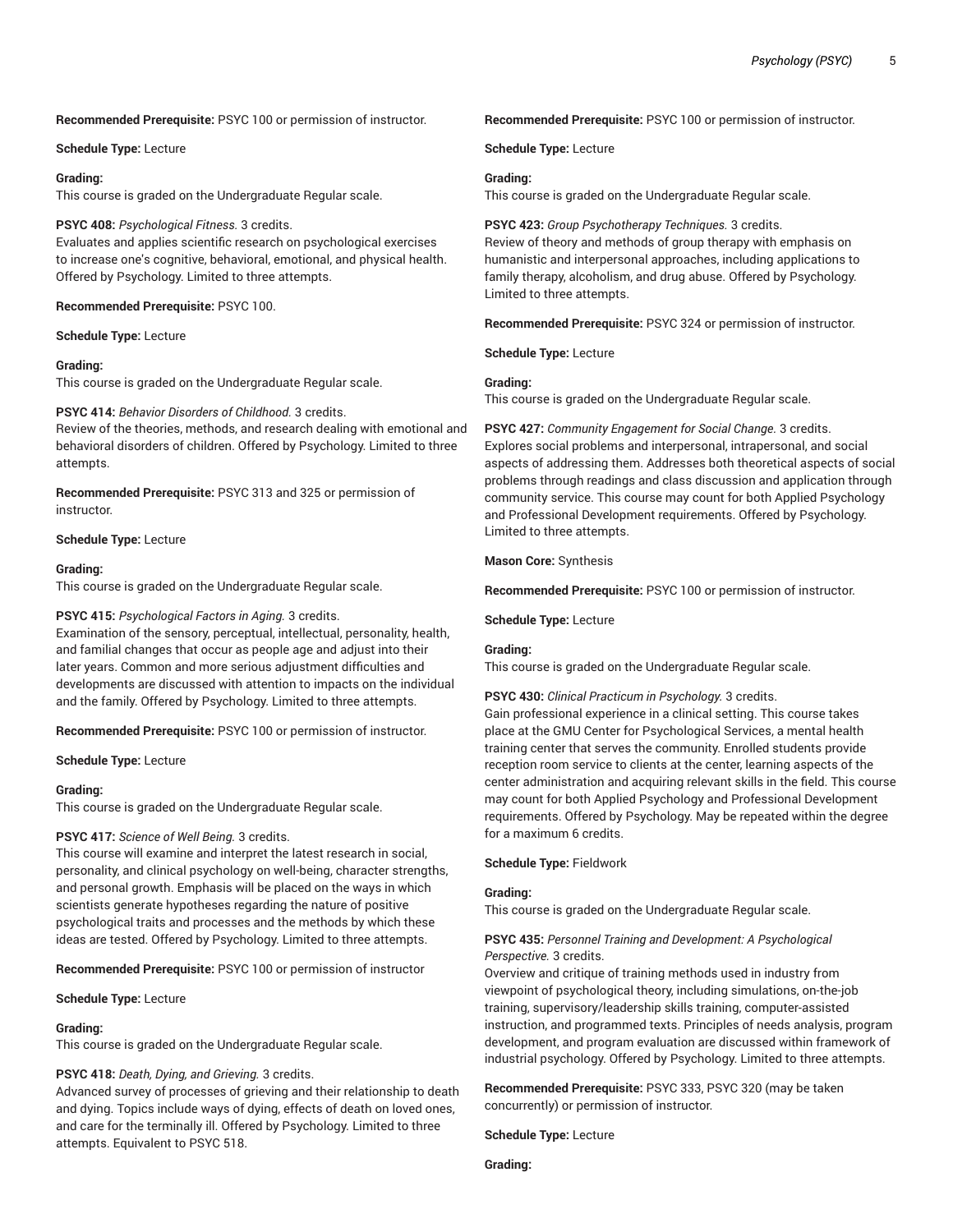This course is graded on the Undergraduate Regular scale.

**PSYC 440:** *Forensic Psychology: Science and Pseudoscience.* 3 credits. Provides a critical, evidenced-based, examination of common psychological practices and constructs in the field of forensic psychology including psychological assessments, expert testimony, risk assessment, hypnosis, criminal profiling, polygraph examination, and methods of interrogation. Offered by Psychology. Limited to three attempts.

#### **Schedule Type:** Lecture

## **Grading:**

This course is graded on the Undergraduate Regular scale.

## **PSYC 441:** *Criminal Behavior: Psychological and Neurological Aspects.* 3 credits.

Considers the psychological factors and structural and functional neurological differences that influence criminal behaviors including murder, sexual assault, fraud, intimate partner violence, and arson. The predictive and explanatory abilities of neuroimaging with respect to the criminal acts in question, as well as the role of neuroimaging in the judicial system, will also be explored. Offered by Psychology. Limited to three attempts.

## **Schedule Type:** Lecture

## **Grading:**

This course is graded on the Undergraduate Regular scale.

## **PSYC 460:** *Independent Study in Psychology.* 1-4 credits.

Advanced research methods in psychology in context of individual student projects or assisting with research on faculty projects; individual sections by arrangement with faculty. Notes: No more than 6 credits in PSYC 260, 350, and 460 can be used toward psychology major. Offered by Psychology. May be repeated within the term.

**Recommended Prerequisite:** 18 credits of PSYC, including PSYC 301 (grade of C or better), a 2.500 GPA in PSYC, and a written proposal approved before registration by the instructor and the department.

#### **Schedule Type:** Independent Study

#### **Grading:**

This course is graded on the Undergraduate Regular scale.

## **PSYC 461:** *Special Topics.* 1-3 credits.

Selected topics reflecting interest in specialized areas. Notes: Topic announced in advance. May be repeated when topic is different. Offered by Psychology. May be repeated within the term.

## **Schedule Type:** Lecture

## **Grading:**

This course is graded on the Undergraduate Regular scale.

#### **PSYC 462:** *Selected Topics in Forensic Psychology.* 3 credits.

Selected topics reflecting interest in forensic psychology. Notes: May be repeated for credit when topic is different. Offered by Psychology. May be repeated within the term.

#### **Schedule Type:** Lecture

## **Grading:**

This course is graded on the Undergraduate Regular scale.

## **PSYC 465:** *Pioneering Ideas in Psychology.* 3 credits.

Historical background and major theoretical systems in modern psychology. Approaches include behaviorism, cognitive/information processing approaches, and psychodynamic theories. Offered by Psychology. Limited to three attempts.

**Recommended Prerequisite:** PSYC 100 or permission of instructor.

**Schedule Type:** Lecture

## **Grading:**

This course is graded on the Undergraduate Regular scale.

**PSYC 466:** *Psychology of Intimate Relationships.* 3 credits. Advanced survey of theories and research related to intimate relationships, including romantic relations and those among family members and friends in diverse cultural and relationship contexts. Offered by Psychology. Limited to three attempts.

**Recommended Prerequisite:** PSYC 100 and PSYC 231; PSYC 324 recommended.

**Schedule Type:** Lecture

## **Grading:**

This course is graded on the Undergraduate Regular scale.

**PSYC 467:** *The Psychology of Working in Groups and Teams.* 3 credits. Teaches knowledge and the skills to meet communication, interpersonal, and task-related challenges that arise when functioning in work teams. Through readings, classroom activities, and applied problem-solving exercises, students acquire or refine team-related competencies. Students study theory of group and team processes while gaining insight from feedback on their behavior in exercises to become more effective team members. Offered by Psychology. Limited to three attempts.

**Recommended Prerequisite:** 60 credit hours, including PSYC 100, or permission of instructor.

**Schedule Type:** Lecture

## **Grading:**

This course is graded on the Undergraduate Regular scale.

#### **PSYC 472:** *Current Topics in Brain and Behavior.* 3 credits.

Rotating topics. Physiological mechanisms underlying behavior. Selected topics include neuronal bases of learning and memory, Alzheimer's disease, and biological bases of addiction. Notes: May be repeated with approval of instructor. Offered by Psychology. May be repeated within the term for a maximum 6 credits.

**Recommended Prerequisite:** PSYC 372 or PSYC 375, and PSYC 376; or permission of instructor.

**Schedule Type:** Lecture

#### **Grading:**

This course is graded on the Undergraduate Regular scale.

**PSYC 480:** *Biological Bases of Alzheimer's Disease.* 3 credits. A survey of the causes, symptoms, drug treatments, risk factors and preventative measures associated with Alzheimer's disease. Offered by Psychology. Limited to three attempts.

**Recommended Prerequisite:** PSYC 375, PSYC 376, equivalent course, or permission of instructor.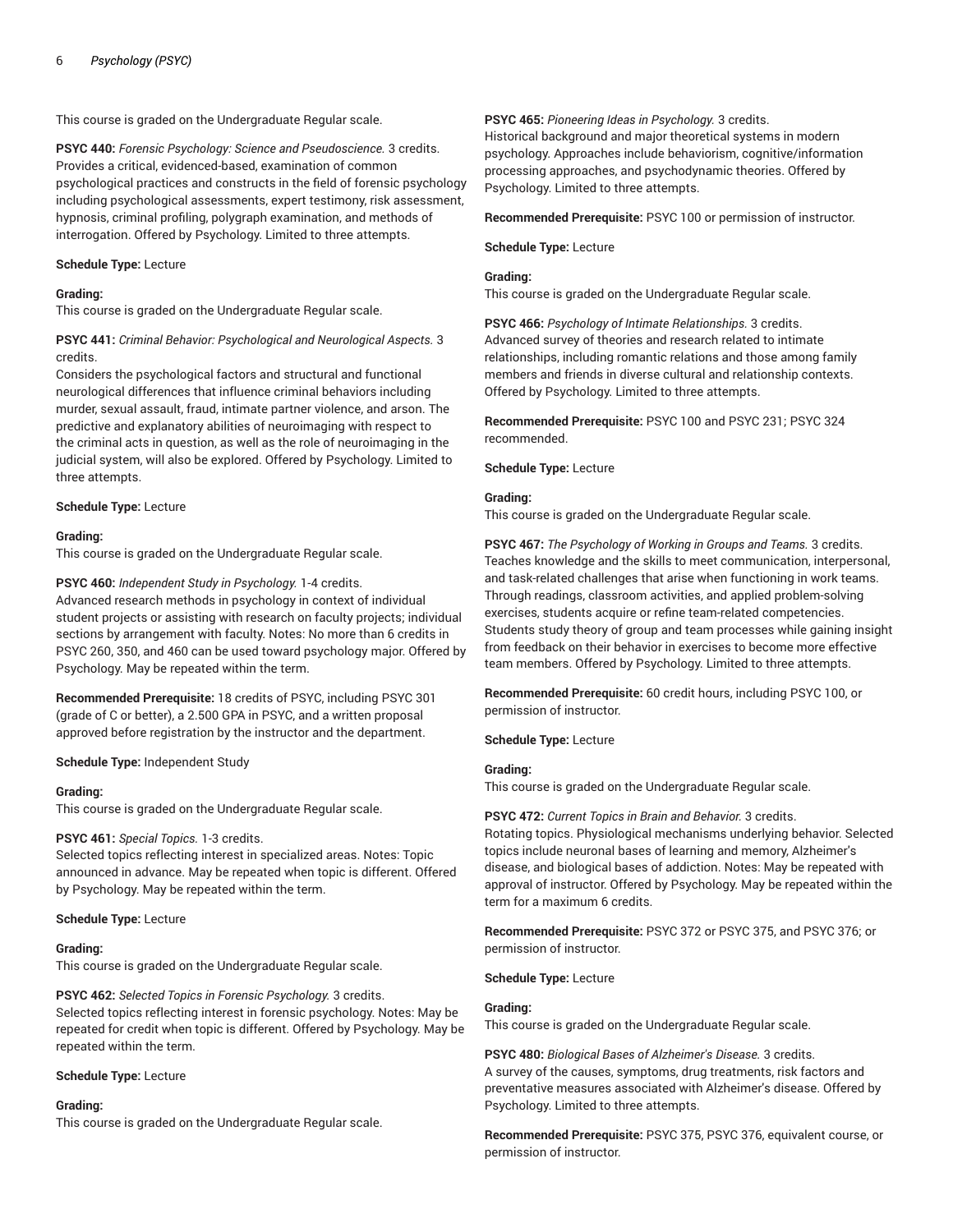## **Schedule Type:** Lecture

#### **Grading:**

This course is graded on the Undergraduate Regular scale.

#### **PSYC 490:** *Psychology Honors I.* 3 credits.

Review of topics and issues in psychology, including historical overview, theory and supporting data, and influences on behavior. Notes: Topics vary. Offered by Psychology. Limited to three attempts.

#### **Specialized Designation:** Impact Associated.

**Recommended Prerequisite:** Admission to psychology department Honors program.

#### **Schedule Type:** Seminar

#### **Grading:**

This course is graded on the Undergraduate Regular scale.

#### **PSYC 491:** *Psychology Honors II.* 3 credits.

Introduces advanced statistics, research methodologies, statistics packages, computing and information technology, and library technology appropriate for psychological research and pedagogy. Notes: Students required to complete proposal in preparation for admission to Psychology Honors III. Offered by Psychology. Limited to three attempts.

**Specialized Designation:** Impact Associated.

**Recommended Prerequisite:** PSYC 300, 305 and 490.

**Schedule Type:** Seminar

#### **Grading:**

This course is graded on the Undergraduate Regular scale.

#### **PSYC 492:** *RS: Psychology Honors III.* 3 credits.

Completion of final honors project or thesis. Students must complete project or thesis, and present oral defense to committee and poster to class. Students also expected to prepare proposal to present project or thesis at regional or national conference, or prepare manuscript for publication in appropriate journal. Offered by Psychology. Limited to three attempts.

**Specialized Designation:** Research/Scholarship Intensive

**Recommended Prerequisite:** PSYC 491 and approval of final honors project for thesis.

#### **Schedule Type:** Seminar

#### **Grading:**

This course is graded on the Undergraduate Regular scale.

#### **PSYC 499:** *Senior Thesis.* 3 credits.

Directed research on topic agreed on by student and advisor. Notes: Students should take PSYC 460 with same advisor to develop thesis proposal before registering for PSYC 499. Students must complete thesis and defend it orally before advisor and two faculty members. Offered by Psychology. Limited to three attempts.

**Recommended Prerequisite:** Psychology major with 84 hours, an experimental psychology laboratory course, PSYC 460, Permission of Instructor, and prior approval of thesis proposal.

**Schedule Type:** Independent Study

#### **Grading:**

This course is graded on the Undergraduate Regular scale.

# **500 Level Courses**

**PSYC 518:** *Death, Dying, and Grieving.* 3 credits.

Advanced survey of processes of grieving and their relationship to death and dying. Topics include ways of dying, effects of death on loved ones, and care for the terminally ill. Offered by Psychology. May not be repeated for credit. Equivalent to PSYC 418.

**Recommended Prerequisite:** PSYC 100

#### **Registration Restrictions:**

Enrollment limited to students with a class of Advanced to Candidacy, Graduate or Senior Plus.

Enrollment is limited to Graduate or Undergraduate level students.

Students in a Non-Degree Post-Baccalaureate or Non-Degree Undergraduate degrees may **not** enroll.

**Schedule Type:** Lecture

## **Grading:**

This course is graded on the Graduate Regular scale.

**PSYC 527:** *Introduction to Neurobiology.* 2 credits.

Introduction to neurobiology with overview of embryological development of nervous system in evolutionary context. Introduces regional and systems neuroanatomy by studying mammalian visual system with comparative perspective. Offered by Psychology. May not be repeated for credit.

**Recommended Prerequisite:** PSYC 372 or PSYC 375 and 376, or BIOL 213 and 303.

#### **Registration Restrictions:**

Enrollment limited to students with a class of Advanced to Candidacy, Graduate, Non-Degree or Senior Plus.

Enrollment is limited to Graduate, Non-Degree or Undergraduate level students.

Students in a Non-Degree Undergraduate degree may **not** enroll.

#### **Schedule Type:** Lecture

#### **Grading:**

This course is graded on the Graduate Regular scale.

## **PSYC 530:** *Cognitive Engineering: Cognitive Science Applied to Human Factors.* 3 credits.

Application of cognitive theory to understand and predict interactions among human cognition, artifact, and task. Discusses recent research and case studies that emphasize empirical research, analytical modeling techniques, systems design, and development of tools and methods. Offered by Psychology. May not be repeated for credit.

**Recommended Prerequisite:** An experimental lab course or permission of instructor.

#### **Registration Restrictions:**

Enrollment limited to students with a class of Advanced to Candidacy, Graduate or Senior Plus.

Enrollment is limited to Graduate or Undergraduate level students.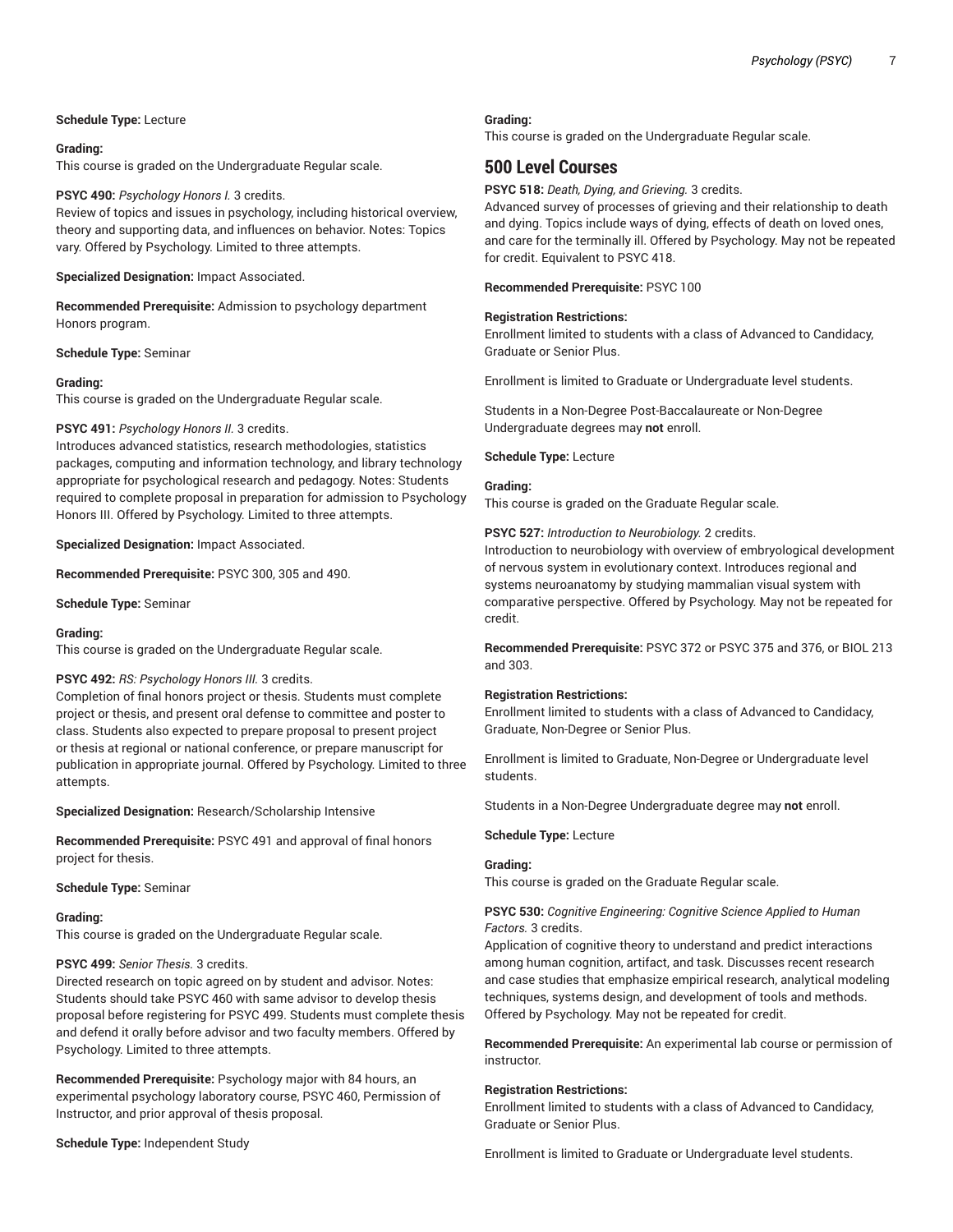Students in a Non-Degree Post-Baccalaureate or Non-Degree Undergraduate degrees may **not** enroll.

#### **Schedule Type:** Lecture

## **Grading:**

This course is graded on the Graduate Regular scale.

## **PSYC 531:** *Mammalian Neurobiology.* 3 credits.

Functional anatomy of brains of mammals, with emphasis on regional and systems neuroanatomy of humans. Anatomy correlated with material from clinical neurology where possible. Laboratory component includes brain dissections and clinical correlations. Offered by Psychology. May not be repeated for credit. Equivalent to BIOL 516.

## **Recommended Prerequisite:** PSYC 527.

## **Registration Restrictions:**

Enrollment limited to students with a class of Advanced to Candidacy, Graduate or Senior Plus.

Enrollment is limited to Graduate or Undergraduate level students.

Students in a Non-Degree Post-Baccalaureate or Non-Degree Undergraduate degrees may **not** enroll.

**Schedule Type:** Laboratory, Lecture

## **Grading:**

This course is graded on the Graduate Regular scale.

# **PSYC 552:** *Histology/Histochemistry of the Brain.* 4 credits.

Explores conceptual basics and provides hands-on experience in techniques for studying brain tissue, including stereotaxic surgery, perfusion, sectioning, Nissl and myelin stains, enzyme histochemistry, immunohistochemistry, in situ hybridization, and quantitative receptor autoradiography. Offered by Psychology. May not be repeated for credit.

**Recommended Prerequisite:** PSYC 372 or equivalent.

## **Registration Restrictions:**

Enrollment limited to students with a class of Advanced to Candidacy, Graduate or Senior Plus.

Enrollment is limited to Graduate or Undergraduate level students.

Students in a Non-Degree Post-Baccalaureate or Non-Degree Undergraduate degrees may **not** enroll.

**Schedule Type:** Laboratory, Lecture

## **Grading:**

This course is graded on the Graduate Regular scale.

#### **PSYC 555:** *Neuroimaging.* 3 credits.

Covers functional magnetic resonance imaging (fMRI) methods, experimental design and analysis issues in fMRI, structural MRI techniques and how they can contribute to cognitive neuroscience, and event-related potential methods. Offered by Psychology. May not be repeated for credit.

**Recommended Prerequisite:** Graduate enrollment in either Cognitive & Behavioral Neuroscience or Human Factors & Applied Cognition programs, or instructor approval.

**Registration Restrictions:**

Enrollment limited to students with a class of Advanced to Candidacy, Graduate or Senior Plus.

Enrollment is limited to Graduate or Undergraduate level students.

Students in a Non-Degree Post-Baccalaureate or Non-Degree Undergraduate degrees may **not** enroll.

## **Schedule Type:** Lecture

## **Grading:**

This course is graded on the Graduate Regular scale.

**PSYC 557:** *Psychometric Methods.* 3 credits.

Examines concepts of psychological measurement with emphasis on predictor test and criterion development. Discusses reliability, validity, and specialized techniques to develop tests of ability, interest, and personality. Offered by Psychology. May not be repeated for credit.

**Recommended Prerequisite:** PSYC 611 or permission of instructor

## **Registration Restrictions:**

Enrollment limited to students with a class of Advanced to Candidacy, Graduate or Senior Plus.

**Schedule Type:** Lecture

# **Grading:**

This course is graded on the Graduate Regular scale.

**PSYC 558:** *Neuronal Bases of Learning and Memory.* 3 credits. Examines neuronal mechanisms involved in learning and memory, in animals ranging from invertebrates to humans. Offered by Psychology. May not be repeated for credit.

**Recommended Prerequisite:** PSYC 372, or 375 and 376; or permission of instructor.

## **Registration Restrictions:**

Enrollment limited to students with a class of Advanced to Candidacy, Graduate or Senior Plus.

Enrollment is limited to Graduate or Undergraduate level students.

Students in a Non-Degree Post-Baccalaureate or Non-Degree Undergraduate degrees may **not** enroll.

#### **Schedule Type:** Lecture

## **Grading:**

This course is graded on the Graduate Regular scale.

**PSYC 559:** *Behavioral Chemistry.* 3 credits.

Neurochemistry and neuroendocrinology, including neurotransmitter synthesis, genetic aspects of neural functioning, mechanisms of action of neurotransmitters and second messenger systems, regulation of neuroendocrine systems, neuroendocrine effects on behavior, and neuroimmunology. Offered by Psychology. May not be repeated for credit.

**Recommended Prerequisite:** PSYC 372, or 375 and 376; or permission of instructor.

#### **Registration Restrictions:**

Enrollment limited to students with a class of Advanced to Candidacy, Graduate or Senior Plus.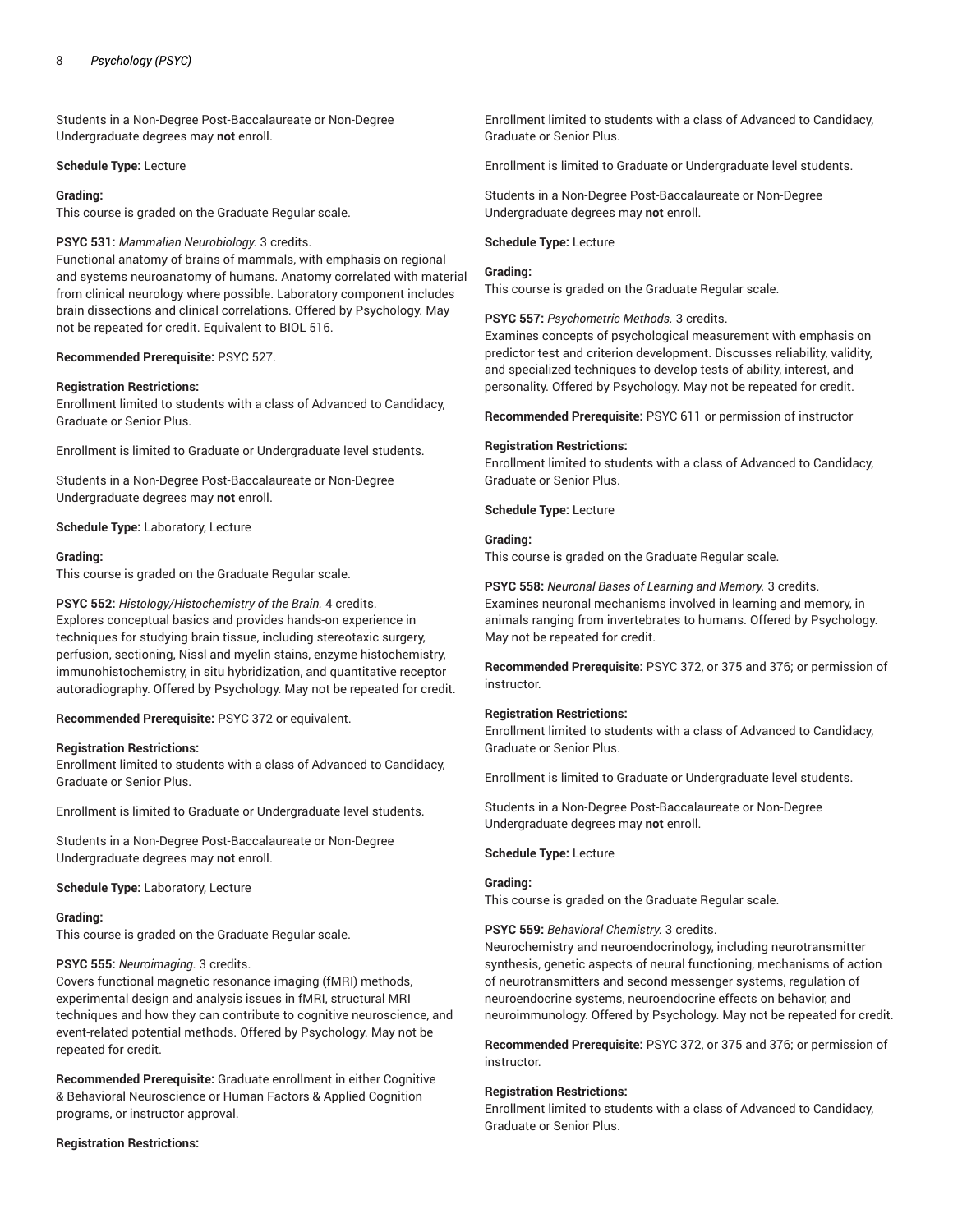Enrollment is limited to Graduate or Undergraduate level students.

Students in a Non-Degree Post-Baccalaureate or Non-Degree Undergraduate degrees may **not** enroll.

**Schedule Type:** Lecture

#### **Grading:**

This course is graded on the Graduate Regular scale.

**PSYC 561:** *Behavioral Biology of Substance Abuse.* 3 credits. Overview of biological effects of substance abuse, and biological mechanisms underlying addiction. Topics include alcohol, cocaine, marijuana, and other drugs; genetics of addiction; and neural systems underlying addiction and withdrawal. Offered by Psychology. May not be repeated for credit.

**Recommended Prerequisite:** PSYC 372 or equivalent.

#### **Registration Restrictions:**

Enrollment limited to students with a class of Advanced to Candidacy, Graduate or Senior Plus.

Enrollment is limited to Graduate or Undergraduate level students.

Students in a Non-Degree Post-Baccalaureate or Non-Degree Undergraduate degrees may **not** enroll.

**Schedule Type:** Lecture

#### **Grading:**

This course is graded on the Graduate Regular scale.

**PSYC 562:** *Research Methods in Human Experimental Psychology.* 3 credits. Hands-on approach to selected current and/or classical human experimental psychology research methods. Course topics include experimental design, including psychophysical and physiological experimentation. In addition, mathematical, cognitive modeling and simulation, as well as advanced statistical techniques will be covered. Offered by Psychology. May not be repeated for credit.

**Recommended Prerequisite:** Graduate enrollment in either Cognitive and Behavioral Neuroscience or Human Factors and Applied Cognition programs.

#### **Registration Restrictions:**

Enrollment limited to students with a class of Advanced to Candidacy, Graduate or Senior Plus.

Enrollment is limited to Graduate or Undergraduate level students.

Students in a Non-Degree Post-Baccalaureate or Non-Degree Undergraduate degrees may **not** enroll.

## **Schedule Type:** Lecture

#### **Grading:**

This course is graded on the Graduate Regular scale.

**PSYC 563:** *Laboratory Methods in Behavioral Neuroscience.* 3 credits. Laboratory work, to be completed in groups, will include surgical, histological and behavioral techniques. Proper use and handling of animals, ethical issues, evaluation of neuroscience literature, experimental design and data analysis are addressed in lecture. This course requires working with laboratory rodents. Offered by Psychology. May not be repeated for credit.

#### **Registration Restrictions:**

Enrollment limited to students with a class of Advanced to Candidacy, Graduate or Senior Plus.

Enrollment is limited to Graduate or Undergraduate level students.

Students in a Non-Degree Post-Baccalaureate or Non-Degree Undergraduate degrees may **not** enroll.

**Schedule Type:** Laboratory, Lecture

#### **Grading:**

This course is graded on the Graduate Regular scale.

**PSYC 566:** *Cognitive and Perceptual Development.* 3 credits. Survey of theory and the research on development of perception, memory, concepts, problem solving, intelligence, and academic skills in children. Offered by Psychology. May not be repeated for credit.

**Recommended Prerequisite:** 6 credits of child psychology and course in experimental psychology or permission of instructor.

#### **Registration Restrictions:**

Enrollment limited to students with a class of Advanced to Candidacy, Graduate or Senior Plus.

Enrollment is limited to Graduate or Undergraduate level students.

Students in a Non-Degree Post-Baccalaureate or Non-Degree Undergraduate degrees may **not** enroll.

**Schedule Type:** Lecture

## **Grading:**

This course is graded on the Graduate Regular scale.

#### **PSYC 592:** *Special Topics.* 1-6 credits.

Special topics reflecting interests in specialized areas. Notes: Topic announced in advance. May be repeated when topic is different. Offered by Psychology. May be repeated within the term for a maximum 9 credits.

#### **Registration Restrictions:**

Enrollment limited to students with a class of Advanced to Candidacy, Graduate, Non-Degree or Senior Plus.

Enrollment is limited to Graduate, Non-Degree or Undergraduate level students.

Students in a Non-Degree Undergraduate degree may **not** enroll.

**Schedule Type:** Lecture

#### **Grading:**

This course is graded on the Graduate Regular scale.

#### **PSYC 597:** *Directed Reading and Research.* 1-6 credits.

Independent reading or research on topic agreed on by student and faculty member. Notes: Directed reading or research for MA students in psychology. Offered by Psychology. May be repeated within the term for a maximum 6 credits.

**Recommended Prerequisite:** Permission of instructor.

#### **Registration Restrictions:**

Enrollment limited to students with a class of Advanced to Candidacy, Graduate, Non-Degree or Senior Plus.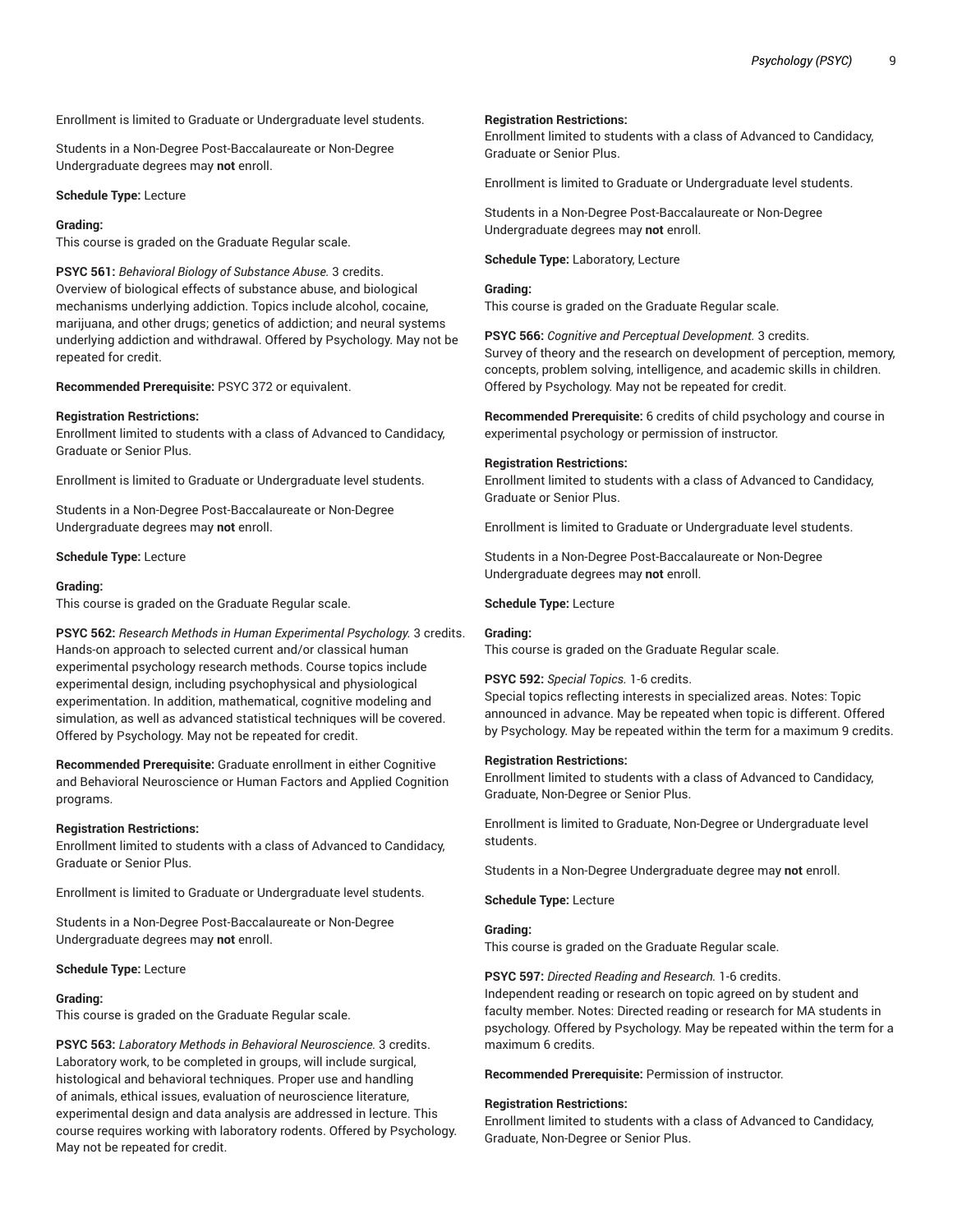Enrollment is limited to Graduate, Non-Degree or Undergraduate level students.

Students in a Non-Degree Undergraduate degree may **not** enroll.

**Schedule Type:** Independent Study

#### **Grading:**

This course is graded on the Graduate Regular scale.

# **600 Level Courses**

## **PSYC 601:** *Applied Data Analysis in Psychology I.* 3 credits.

Introduces fundamental statistical concepts for applied psychological research. Concepts include descriptive statistics, inferential statistics and hypothesis testing, Analysis of Variance, and Linear Regression. The course presents these topics from an applied perspective and also covers data visualization and presentation of results to clients. Offered by Psychology. Limited to three attempts.

#### **Registration Restrictions:**

Enrollment limited to students with a class of Graduate.

**Schedule Type:** Lecture

#### **Grading:**

This course is graded on the Graduate Regular scale.

**PSYC 602:** *Applied Data Analysis in Psychology II.* 3 credits. Covers advanced statistical concepts and approaches for applied psychological research, such as multivariate techniques, longitudinal analyses, and other more complex approaches. A key emphasis will be on using these techniques to assess applied issues, such as return on investment of interventions and utility analyses. Offered by Psychology. Limited to three attempts.

#### **Registration Restrictions:**

Enrollment limited to students with a class of Graduate.

**Schedule Type:** Lecture

#### **Grading:**

This course is graded on the Graduate Regular scale.

## **PSYC 603:** *Psychological Research Methods.* 3 credits.

Covers basic principles of research methods for applied psychology contexts. The focus on this course is on learning how to interpret and design research studies and survey measures. Topics include basic concepts important to survey design and research methods, and overview of types of research design, and basic issues related to communication of research to lay audiences. Offered by Psychology. Limited to three attempts.

#### **Registration Restrictions:**

Enrollment limited to students with a class of Graduate.

**Schedule Type:** Lecture

#### **Grading:**

This course is graded on the Graduate Regular scale.

#### **PSYC 611:** *Advanced Statistics.* 4 credits.

Integrates basic psychological statistics and measurement issues from advanced perspective. Lab work includes using computer packages for data handling and analyses. Offered by Psychology. May not be repeated for credit.

#### **Registration Restrictions:**

Enrollment limited to students with a class of Advanced to Candidacy, Graduate or Senior Plus.

Enrollment is limited to students with a major in Psychology.

**Schedule Type:** Laboratory, Lecture

#### **Grading:**

This course is graded on the Graduate Special scale.

## **PSYC 612:** *Advanced Statistics.* 4 credits.

Open only to degree students. Integrates basic psychological statistics with overview of research methodology including experimental, quasiexperimental, field approaches, and measurement issues from advanced perspective. Lab work includes use of computer packages for data handling and analyses. Notes: Students must enroll in 611 and 612 in sequential semesters. Offered by Psychology. May not be repeated for credit.

**Recommended Corequisite:** Open only to degree students.

#### **Registration Restrictions:**

**Required Prerequisite:** PSYC 611 B . B Requires minimum grade of B.

Enrollment limited to students with a class of Advanced to Candidacy, Graduate, Non-Degree or Senior Plus.

Enrollment is limited to Graduate, Non-Degree or Undergraduate level students.

Students in a Non-Degree Undergraduate degree may **not** enroll.

**Schedule Type:** Laboratory, Lecture

#### **Grading:**

This course is graded on the Graduate Regular scale.

**PSYC 614:** *The Psychology of Aging.* 3 credits.

Review of the experimental literature in psychology of aging, including intellectual functioning, personality and adjustment, minor and major adjustment problems, and role changes in later life. Offered by Psychology. May not be repeated for credit.

**Recommended Prerequisite:** PSYC 100 and undergraduate or graduate course in aging.

#### **Registration Restrictions:**

Enrollment limited to students with a class of Advanced to Candidacy, Graduate or Senior Plus.

Enrollment is limited to Graduate or Undergraduate level students.

Students in a Non-Degree Post-Baccalaureate or Non-Degree Undergraduate degrees may **not** enroll.

**Schedule Type:** Lecture

#### **Grading:**

This course is graded on the Graduate Regular scale.

#### **PSYC 615:** *Language Development.* 3 credits.

Seminar covering theory and research on acquisition of language, including biological and environmental influences and constraints; research methods; role of parents; individual and cultural differences; links between language and other domains of development including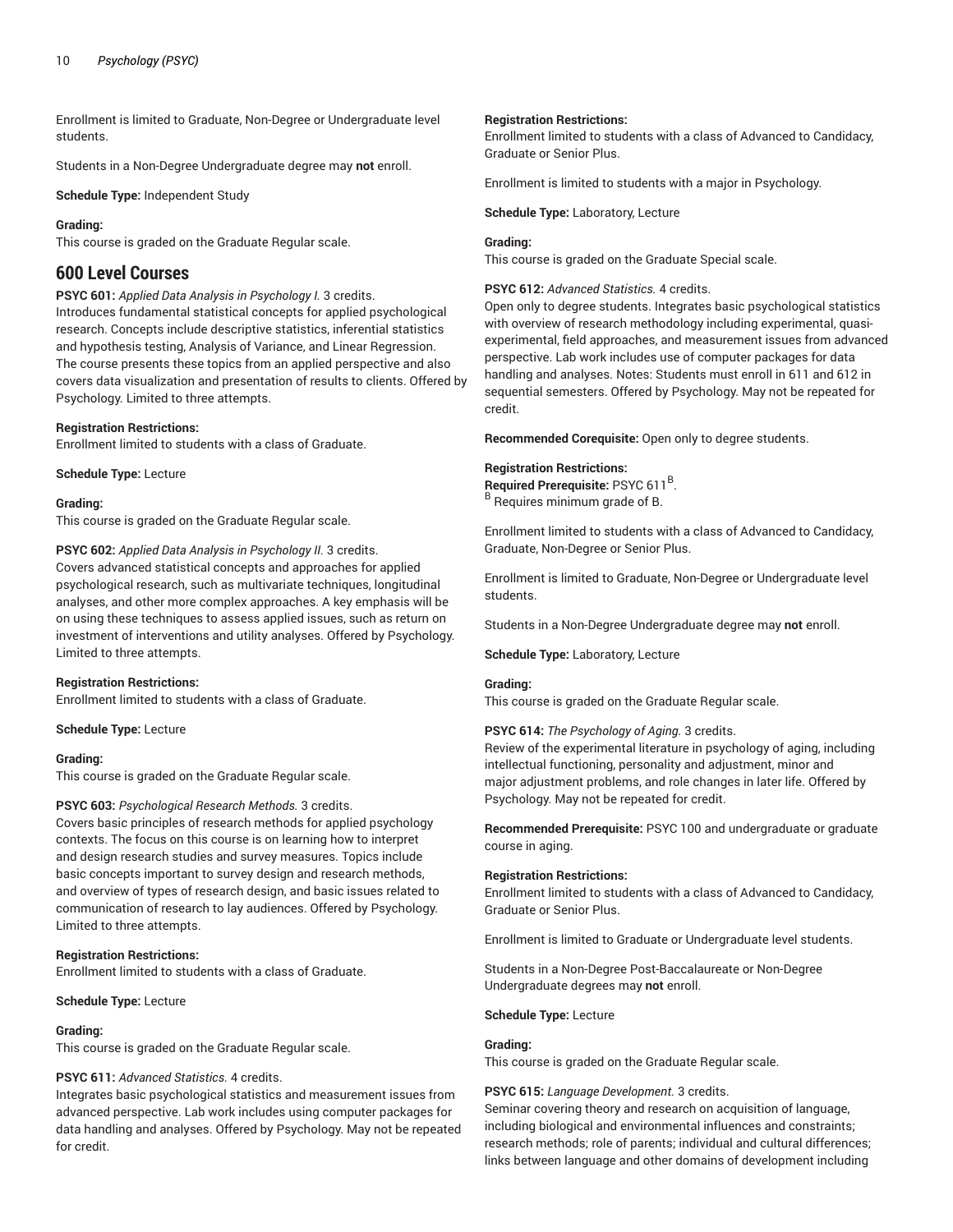cognitive, behavioral, social, and emotional; language and the brain; animal language; bilingualism; and atypical language development. Offered by Psychology. May not be repeated for credit.

**Recommended Prerequisite:** 3 credits graduate Developmental Psychology or permission of instructor.

#### **Registration Restrictions:**

Enrollment limited to students with a class of Advanced to Candidacy, Graduate or Senior Plus.

Enrollment is limited to Graduate or Undergraduate level students.

Students in a Non-Degree Post-Baccalaureate or Non-Degree Undergraduate degrees may **not** enroll.

**Schedule Type:** Seminar

#### **Grading:**

This course is graded on the Graduate Regular scale.

#### **PSYC 616:** *Employee Selection.* 3 credits.

Study of administration, scoring, and interpretation of standard tests used by industry for selection and assessment of personnel. The focus is on understanding and applying evidence-based best practices. Offered by Psychology. Limited to three attempts.

#### **Registration Restrictions:**

Enrollment limited to students with a class of Graduate.

**Schedule Type:** Lecture

#### **Grading:**

This course is graded on the Graduate Regular scale.

#### **PSYC 617:** *Child Psychopathology.* 3 credits.

Intensive survey of major types of psychopathological disturbances of infancy and childhood. Offered by Psychology. May not be repeated for credit. Equivalent to SPSY 617.

**Recommended Prerequisite:** PSYC 211 or 313 and 325.

#### **Registration Restrictions:**

Enrollment limited to students with a class of Advanced to Candidacy, Graduate or Senior Plus.

Enrollment is limited to Graduate or Undergraduate level students.

Students in a Non-Degree Post-Baccalaureate or Non-Degree Undergraduate degrees may **not** enroll.

#### **Schedule Type:** Lecture

#### **Grading:**

This course is graded on the Graduate Regular scale.

#### **PSYC 618:** *Applied Leadership and Teamwork.* 3 credits.

Covers major theories of leadership and teamwork in organizations. Includes a focus on strategies for leadership assessment, selection, and development, and also examines strategies for staffing and building high performance teams. Offered by Psychology. Limited to three attempts.

#### **Registration Restrictions:**

Enrollment limited to students with a class of Graduate.

**Schedule Type:** Lecture

#### **Grading:**

This course is graded on the Graduate Regular scale.

## **PSYC 619:** *Applied Behavior Analysis: Principles, Procedures, and Philosophy.* 3 credits.

Focuses on basic principles and procedures of applied behavior analysis; identification of factors that contribute to behavioral problems and improved performance; and procedures that can be used to minimize behavioral problems, improve performance, teach new behaviors, and increase probability of behaviors occurring under appropriate circumstances. Offered by Psychology. May not be repeated for credit.

#### **Registration Restrictions:**

Enrollment limited to students with a class of Advanced to Candidacy, Graduate or Senior Plus.

Enrollment is limited to Graduate or Undergraduate level students.

Students in a Non-Degree Post-Baccalaureate or Non-Degree Undergraduate degrees may **not** enroll.

#### **Schedule Type:** Lecture

## **Grading:**

This course is graded on the Graduate Regular scale.

**PSYC 620:** *Motivation and Well-Being.* 3 credits.

Covers major theories of work motivation and well-being, with an emphasis on understanding valid tools for measuring motivation and well-being and evidence-based approaches for enhancing motivation and well-being in organizational contexts. Offered by Psychology. Limited to three attempts.

#### **Registration Restrictions:**

Enrollment limited to students with a class of Graduate.

**Schedule Type:** Lecture

#### **Grading:**

This course is graded on the Graduate Regular scale.

## **PSYC 626:** *Organizational Change and Development.* 3 credits. Covers principles and strategies for facilitating effective organizational change and growth. Topics include principles of organizational growth, organizational diagnosis, the design of effective organizational interventions, leading and managing organizational change, and strategies for evaluating and calibrating organizational change. Offered by Psychology. Limited to three attempts.

#### **Registration Restrictions:**

Enrollment limited to students with a class of Graduate.

**Schedule Type:** Lecture

## **Grading:**

This course is graded on the Graduate Regular scale.

#### **PSYC 627:** *Performance Management.* 3 credits.

Focuses on developing competencies in designing, implementing, and evaluating systems that measure and evaluate employees' individual performance within the organizational context, as well as the performance of organizational units. Includes developing skills and knowledge to develop tools for providing feedback at the individual and the group/organizational level. Emphasis will be on evidence-based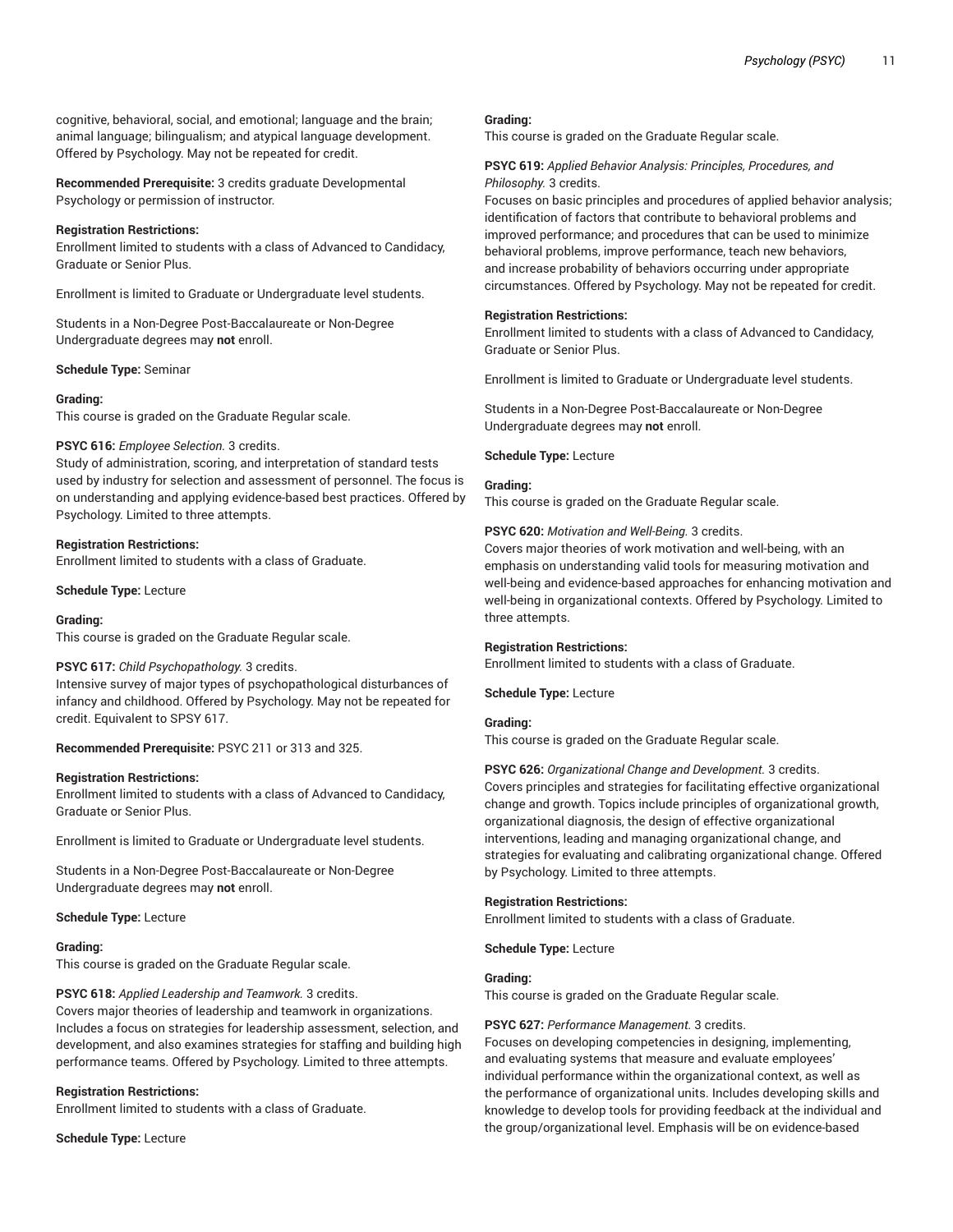management practices and the dynamic nature of workplaces. Offered by Psychology. Limited to three attempts.

#### **Registration Restrictions:**

Enrollment limited to students with a class of Graduate.

**Schedule Type:** Lecture

#### **Grading:**

This course is graded on the Graduate Regular scale.

#### **PSYC 628:** *Benefits and Compensation.* 3 credits.

Provides an understanding of a variety of approaches for rewards, recognition, and compensation systems. Covers the underlying theoretical frameworks for the design and implementation of such systems on attraction, retention, motivation, and performance of employees, as well as the existing empirical evidence to support these propositions. Offered by Psychology. Limited to three attempts.

#### **Registration Restrictions:**

Enrollment limited to students with a class of Graduate.

**Schedule Type:** Lecture

#### **Grading:**

This course is graded on the Graduate Regular scale.

#### **PSYC 629:** *Workplace Training.* 3 credits.

Covers principles and strategies of effective training. Topics include assessment of training needs, development of effective instructional designs, strategies for facilitating training transfer, and techniques of program evaluation. Offered by Psychology. Limited to three attempts.

#### **Registration Restrictions:**

Enrollment limited to students with a class of Graduate.

**Schedule Type:** Lecture

#### **Grading:**

This course is graded on the Graduate Regular scale.

#### **PSYC 630:** *Developmental Disabilities.* 3 credits.

Lectures, seminars discuss state-of-the-art and evidence-based information about developmental disabilities across life span with emphasis on mental retardation. Includes epidemiology, etiology, diagnoses, risk factors, treatment, supports, and prevention of developmental disabilities. Pertinent philosophical, ethical, and legal issues concerning this special-needs population will be discussed. Notes: In addition to course work and assigned reading, students sign up for a 20-hour per semester practicum. Offered by Psychology. May not be repeated for credit.

**Recommended Prerequisite:** 3 credit hours of graduate level developmental psychology courses or permission of the instructor.

#### **Registration Restrictions:**

Enrollment limited to students with a class of Advanced to Candidacy, Graduate or Senior Plus.

Enrollment is limited to Graduate or Undergraduate level students.

Students in a Non-Degree Post-Baccalaureate or Non-Degree Undergraduate degrees may **not** enroll.

**Schedule Type:** Lecture

This course is graded on the Graduate Regular scale.

**PSYC 631:** *Industrial and Personnel Testing and Evaluation.* 3 credits. Study of administration, scoring, and interpretation of standard tests used by industry for selection and assessment of personnel. Offered by Psychology. May not be repeated for credit.

**Recommended Prerequisite:** PSYC 300 and 320.

#### **Registration Restrictions:**

Enrollment limited to students with a class of Advanced to Candidacy, Graduate or Senior Plus.

Enrollment limited to students in the LA-MA-PSYC or LA-PHD-PSYC programs.

Enrollment is limited to Graduate or Undergraduate level students.

Students in a Non-Degree Post-Baccalaureate or Non-Degree Undergraduate degrees may **not** enroll.

**Schedule Type:** Lecture

#### **Grading:**

This course is graded on the Graduate Regular scale.

**PSYC 633:** *Evaluative Research in Psychology.* 3 credits. Examines research techniques specifically designed to evaluate human effectiveness of organizations and mental health programs. Offered by Psychology. May not be repeated for credit.

**Recommended Prerequisite:** PSYC 300 or Permission of Instructor.

#### **Registration Restrictions:**

Enrollment limited to students with a class of Advanced to Candidacy, Graduate or Senior Plus.

Enrollment limited to students in the LA-MA-PSYC or LA-PHD-PSYC programs.

Enrollment is limited to Graduate or Undergraduate level students.

Students in a Non-Degree Post-Baccalaureate or Non-Degree Undergraduate degrees may **not** enroll.

## **Schedule Type:** Lecture

#### **Grading:**

This course is graded on the Graduate Regular scale.

**PSYC 636:** *Survey of Industrial Psychology.* 3 credits. Intensive survey of historical and current issues in major areas of applied (nonclinical) psychology. Offered by Psychology. May not be repeated for credit.

**Recommended Prerequisite:** PSYC 300 or permission of instructor.

#### **Registration Restrictions:**

Enrollment limited to students with a class of Advanced to Candidacy, Graduate or Senior Plus.

Enrollment limited to students in the LA-MA-PSYC or LA-PHD-PSYC programs.

Enrollment is limited to Graduate or Undergraduate level students.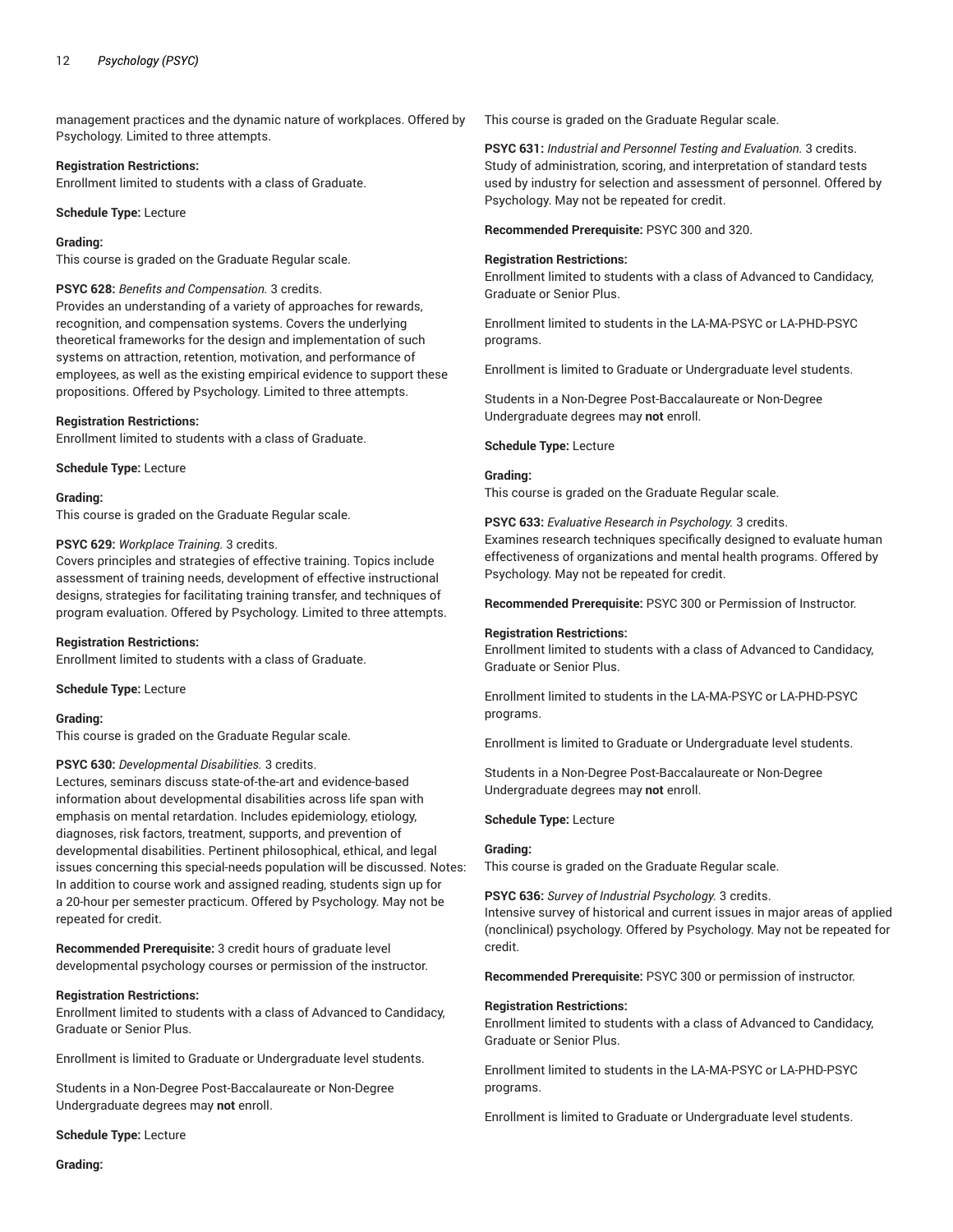Students in a Non-Degree Post-Baccalaureate or Non-Degree Undergraduate degrees may **not** enroll.

#### **Schedule Type:** Lecture

#### **Grading:**

This course is graded on the Graduate Regular scale.

## **PSYC 638:** *Training: Psychological Contributions to Theory, Design, and Evaluation.* 3 credits.

Focuses on applying learning principles derived from psychological research in development of training models and techniques of skill acquisition. Discusses research designs and empirical results appropriate to training evaluation. Offered by Psychology. May not be repeated for credit.

**Recommended Prerequisite:** PSYC 636 or permission of instructor.

#### **Registration Restrictions:**

Enrollment limited to students with a class of Advanced to Candidacy, Graduate or Senior Plus.

Enrollment limited to students in the LA-MA-PSYC or LA-PHD-PSYC programs.

Enrollment is limited to Graduate or Undergraduate level students.

Students in a Non-Degree Post-Baccalaureate or Non-Degree Undergraduate degrees may **not** enroll.

#### **Schedule Type:** Lecture

#### **Grading:**

This course is graded on the Graduate Regular scale.

#### **PSYC 639:** *Survey of Organizational Processes.* 3 credits.

Trains at conceptual/theoretical and empirical levels in organizational processes. Includes individual, interpersonal, intra-group, and intergroup phenomena as they exist in context of organizational settings. Offered by Psychology. May not be repeated for credit.

**Recommended Prerequisite:** PSYC 333 or 632.

#### **Registration Restrictions:**

Enrollment limited to students with a class of Advanced to Candidacy, Graduate or Senior Plus.

Enrollment limited to students in the LA-MA-PSYC or LA-PHD-PSYC programs.

Enrollment is limited to Graduate or Undergraduate level students.

Students in a Non-Degree Post-Baccalaureate or Non-Degree Undergraduate degrees may **not** enroll.

#### **Schedule Type:** Lecture

#### **Grading:**

This course is graded on the Graduate Regular scale.

**PSYC 640:** *Techniques in Industrial/Organizational Psychology.* 3 credits. Skills-oriented course enabling students to construct instruments and perform functions critical to both researchers and practitioners in industrial/organizational psychology. Focuses on conducting job analysis interviews, developing and scoring task inventories, using critical incident and KSAO methods, and constructing performance appraisal and

selection instruments. Offered by Psychology. May not be repeated for credit.

**Recommended Prerequisite:** PSYC 300 or Permission of Instructor.

#### **Registration Restrictions:**

Enrollment limited to students with a class of Advanced to Candidacy, Graduate or Senior Plus.

Enrollment is limited to Graduate or Undergraduate level students.

Students in a Non-Degree Post-Baccalaureate or Non-Degree Undergraduate degrees may **not** enroll.

**Schedule Type:** Lecture

## **Grading:**

This course is graded on the Graduate Regular scale.

## **PSYC 644:** *Methods for Social Research.* 3 credits.

Examines issues in basic and applied social science methodology including internal validity, causal generalization, and construct validity. Offered by Psychology. May not be repeated for credit.

#### **Registration Restrictions:**

Enrollment limited to students with a class of Advanced to Candidacy, Graduate or Senior Plus.

Enrollment is limited to Graduate or Undergraduate level students.

Students in a Non-Degree Post-Baccalaureate or Non-Degree Undergraduate degrees may **not** enroll.

#### **Schedule Type:** Seminar

#### **Grading:**

This course is graded on the Graduate Regular scale.

#### **PSYC 645:** *Research Methods in Human Factors and Applied Cognition.* 3 credits.

Hands-on approach to selected current or classical human factors/ applied cognition research methods; exact methods announced in advance. Potential methods include cognitive task analysis, usability evaluation methods, critical incident analysis, reliability analysis, workload measures, verbal protocol analysis, and engineering models of human performance. Offered by Psychology. May not be repeated for credit.

**Recommended Prerequisite:** PSYC 530 and 611.

#### **Registration Restrictions:**

Enrollment limited to students with a class of Advanced to Candidacy, Graduate or Senior Plus.

Enrollment is limited to Graduate or Undergraduate level students.

Students in a Non-Degree Post-Baccalaureate or Non-Degree Undergraduate degrees may **not** enroll.

#### **Schedule Type:** Lecture

## **Grading:**

This course is graded on the Graduate Regular scale.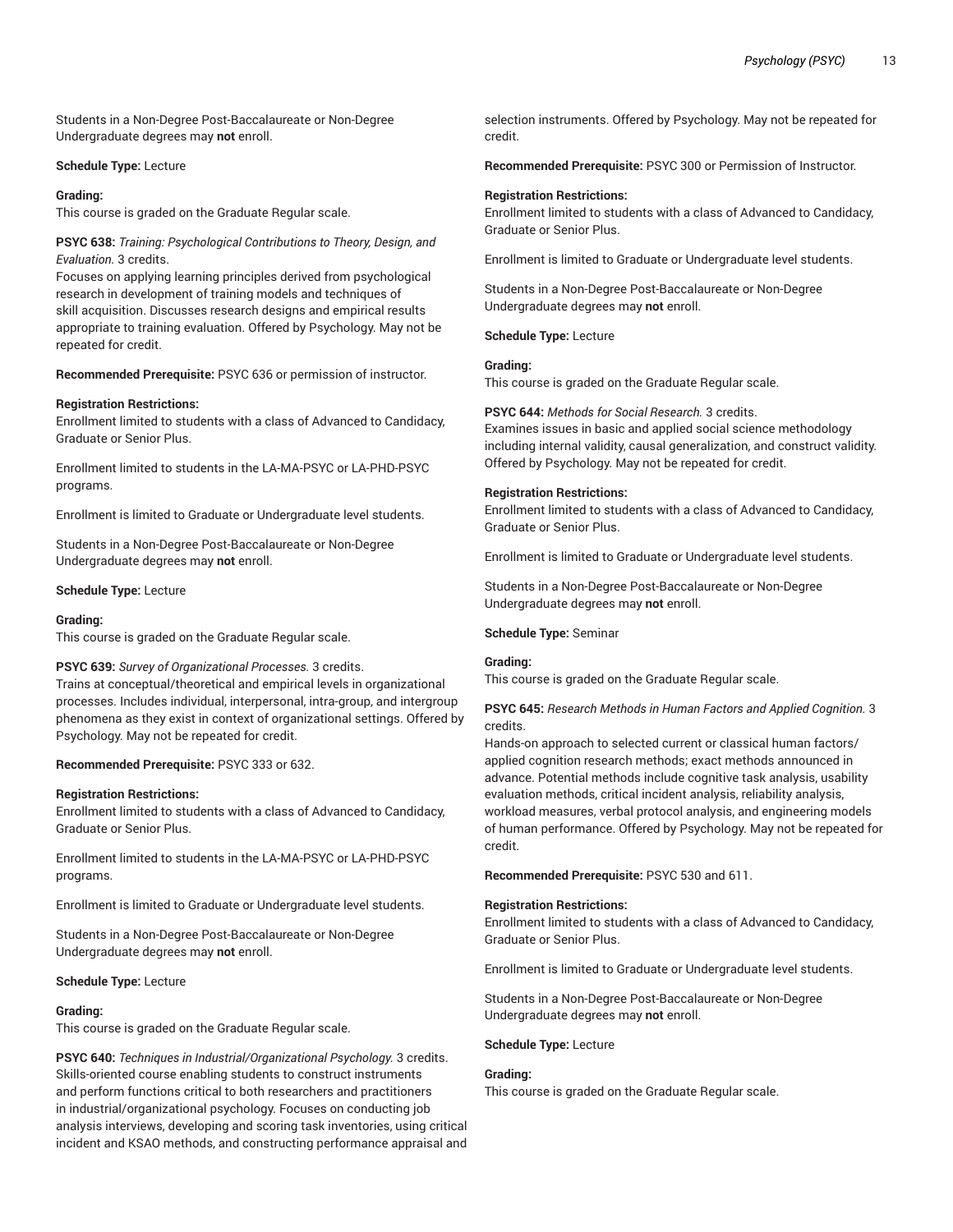## **PSYC 646:** *Longitudinal Data Analysis.* 3 credits.

Examines techniques for measuring developmental change across lifespan. Offered by Psychology. May not be repeated for credit.

**Recommended Prerequisite:** PSYC 611

## **Registration Restrictions:**

Enrollment limited to students with a class of Advanced to Candidacy, Graduate or Senior Plus.

#### **Schedule Type:** Lecture

## **Grading:**

This course is graded on the Graduate Regular scale.

## **PSYC 648:** *Developmental Psychopathology.* 3 credits.

In-depth look at emerging discipline of developmental psychopathology. Discusses specific disorders and contexts to illustrate how knowledge of normal development, deviant development, and maladaptive behavior illuminates principles underlying adaptive functioning. Offered by Psychology. May not be repeated for credit.

**Recommended Prerequisite:** 6 credits graduate developmental psychology.

#### **Registration Restrictions:**

Enrollment limited to students with a class of Advanced to Candidacy, Graduate or Senior Plus.

Enrollment is limited to Graduate or Undergraduate level students.

Students in a Non-Degree Post-Baccalaureate or Non-Degree Undergraduate degrees may **not** enroll.

## **Schedule Type:** Seminar

#### **Grading:**

This course is graded on the Graduate Regular scale.

**PSYC 652:** *Quantitative Methods II: Analysis of Variance.* 3 credits. Basic concepts in experimental design, fundamental assumptions in analysis of variance, and analysis of variance and covariance designs. Reviews multiple comparison tests. Offered by Psychology. May not be repeated for credit.

#### **Registration Restrictions:**

**Required Prerequisite:** PSYC 611 B- .

B- Requires minimum grade of B-.

Enrollment limited to students with a class of Advanced to Candidacy, Graduate or Senior Plus.

Enrollment is limited to Graduate or Undergraduate level students.

Students in a Non-Degree Post-Baccalaureate or Non-Degree Undergraduate degrees may **not** enroll.

**Schedule Type:** Lecture

#### **Grading:**

This course is graded on the Graduate Regular scale.

**PSYC 654:** *Naturalistic Methods in Psychology.* 3 credits. Theory and techniques involved in studying people in their natural environment. Primary emphasis on quasiexperimental designs and

methods of systematic observation. Offered by Psychology. May not be repeated for credit.

**Recommended Prerequisite:** PSYC 300 and either 304, 305, or 309.

#### **Registration Restrictions:**

Enrollment limited to students with a class of Advanced to Candidacy, Graduate or Senior Plus.

Enrollment is limited to Graduate or Undergraduate level students.

Students in a Non-Degree Post-Baccalaureate or Non-Degree Undergraduate degrees may **not** enroll.

#### **Schedule Type:** Lecture

## **Grading:**

This course is graded on the Graduate Regular scale.

**PSYC 667:** *Behavior in Small Groups and Teams.* 3 credits. Theories, methods, and topics relevant to individual behavior in small group setting. Includes effects of individual on group, effects of group on individual, and interaction effects among individuals. Offered by Psychology. May not be repeated for credit.

## **Recommended Prerequisite:** PSYC 231.

#### **Registration Restrictions:**

Enrollment limited to students with a class of Advanced to Candidacy, Graduate or Senior Plus.

Enrollment is limited to students with a major, minor, or concentration in Psychology.

Enrollment is limited to Graduate or Undergraduate level students.

Students in a Non-Degree Post-Baccalaureate or Non-Degree Undergraduate degrees may **not** enroll.

#### **Schedule Type:** Lecture

#### **Grading:**

This course is graded on the Graduate Regular scale.

**PSYC 668:** *Personality: Theoretical and Empirical Approaches.* 3 credits. Presents comprehensive overview of current theoretical and empirical approaches to personality. Emphasizes areas of special relevance to clinical, developmental, and industrial/ organizational psychology. Offered by Psychology. May not be repeated for credit.

**Recommended Prerequisite:** PSYC 324 (or equivalent) or permission of instructor.

#### **Registration Restrictions:**

Enrollment limited to students with a class of Advanced to Candidacy, Graduate or Senior Plus.

Enrollment limited to students in the LA-MA-PSYC or LA-PHD-PSYC programs.

Enrollment is limited to Graduate or Undergraduate level students.

Students in a Non-Degree Post-Baccalaureate or Non-Degree Undergraduate degrees may **not** enroll.

**Schedule Type:** Lecture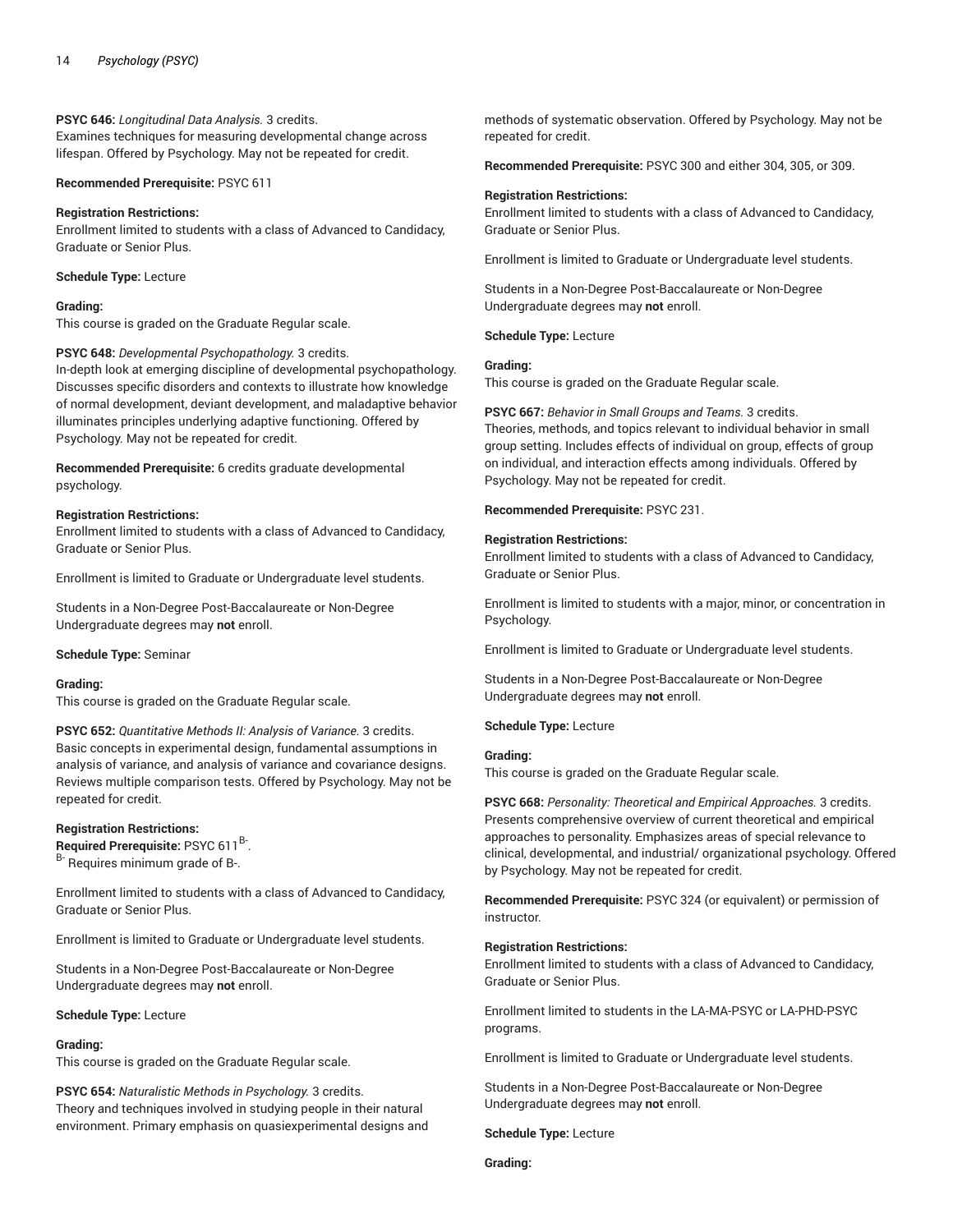This course is graded on the Graduate Regular scale.

**PSYC 669:** *Social and Emotional Development.* 3 credits. Surveys theory and research relevant to development of social relationships, emotional expressiveness and regulation, aggressive and altruistic behaviors, sex roles, and morality. Emphasizes influences on such development, including parents, other adults, peers, siblings, and broader culture. Offered by Psychology. May not be repeated for credit.

**Recommended Prerequisite:** Six hours of developmental psychology or permission of instructor.

#### **Registration Restrictions:**

Enrollment limited to students with a class of Advanced to Candidacy, Graduate or Senior Plus.

Enrollment is limited to Graduate or Undergraduate level students.

Students in a Non-Degree Post-Baccalaureate or Non-Degree Undergraduate degrees may **not** enroll.

**Schedule Type:** Lecture

#### **Grading:**

This course is graded on the Graduate Regular scale.

**PSYC 671:** *Role and Function of the School Psychologist.* 3 credits. Considers roles, functions of school psychologist in educational environment, including certification and ethical standards, issues, and trends. Notes: Open only to school psychology MA students, or by permission of instructor. Offered by Psychology. May not be repeated for credit.

#### **Registration Restrictions:**

Enrollment limited to students with a class of Advanced to Candidacy, Graduate or Senior Plus.

Enrollment is limited to Graduate or Undergraduate level students.

Students in a Non-Degree Post-Baccalaureate or Non-Degree Undergraduate degrees may **not** enroll.

#### **Schedule Type:** Lecture

#### **Grading:**

This course is graded on the Graduate Regular scale.

**PSYC 673:** *Prevention, Intervention, and Consultation in Schools.* 4 credits. Examines theory and practice of behavior modification and consultation in school environment. Notes: Open to practicing school psychologists and students in school psychology, or by permission of instructor. Offered by Psychology. May not be repeated for credit.

#### **Registration Restrictions:**

Enrollment limited to students with a class of Advanced to Candidacy, Graduate or Senior Plus.

Enrollment is limited to Graduate or Undergraduate level students.

Students in a Non-Degree Post-Baccalaureate or Non-Degree Undergraduate degrees may **not** enroll.

#### **Schedule Type:** Lecture

#### **Grading:**

This course is graded on the Graduate Regular scale.

## **PSYC 685:** *Cognitive Neuroscience.* 3 credits.

Provides an overview of the neural basis of human mental functions. Uses neuroimaging (PET, fMRI, ERPs, TMS, etc.), computational, and information-processing methods to examine functions such as attention, memory, language, emotion, and decision making. Offered by Psychology. May not be repeated for credit.

#### **Registration Restrictions:**

Enrollment limited to students with a class of Advanced to Candidacy, Graduate or Senior Plus.

Enrollment is limited to students with a major in Psychology.

Enrollment is limited to Graduate or Undergraduate level students.

Students in a Non-Degree Post-Baccalaureate or Non-Degree Undergraduate degrees may **not** enroll.

**Schedule Type:** Lecture

## **Grading:**

This course is graded on the Graduate Regular scale.

# **700 Level Courses**

**PSYC 701:** *Cognitive Bases of Behavior.* 3 credits. Surveys concepts in learning, cognitive, and affective processes, including theories and supporting data and their influences on behavior. Notes: Open only to degree students. Offered by Psychology. May not be repeated for credit.

#### **Registration Restrictions:**

Enrollment is limited to students with a major in Adv Grad Studies in Sch Psych or Psychology.

Enrollment is limited to Graduate level students.

Students in a Non-Degree Post-Baccalaureate or Non-Degree Undergraduate degrees may **not** enroll.

**Schedule Type:** Lecture

## **Grading:**

This course is graded on the Graduate Regular scale.

#### **PSYC 702:** *Biological Bases of Human Behavior.* 3 credits.

Surveys biological bases of behavior, including such topics as neural conduction, role of specific neurotransmitters, cortical functioning, and brain disorders. Notes: Open only to degree students. Offered by Psychology. May not be repeated for credit.

#### **Registration Restrictions:**

Enrollment is limited to students with a major in Psychology.

Enrollment is limited to Graduate level students.

Students in a Non-Degree Post-Baccalaureate or Non-Degree Undergraduate degrees may **not** enroll.

#### **Schedule Type:** Lecture

#### **Grading:**

This course is graded on the Graduate Regular scale.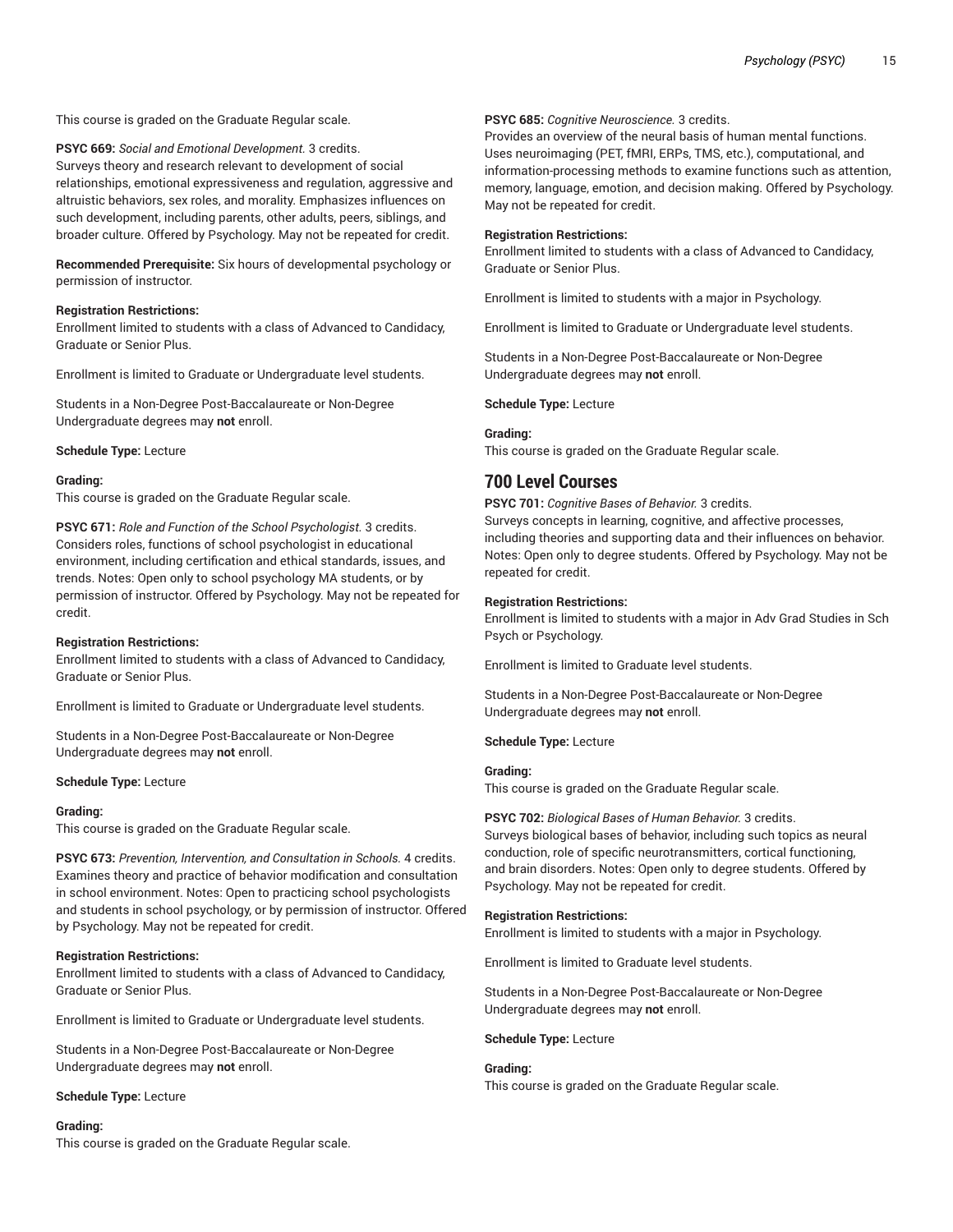## **PSYC 703:** *Social Bases of Behavior.* 3 credits.

Surveys social influences on behavior, including group processes, person perception, and attitude formation. Notes: Open only to degree students. Offered by Psychology. May not be repeated for credit.

#### **Registration Restrictions:**

Enrollment is limited to students with a major in Psychology.

Enrollment is limited to Graduate level students.

Students in a Non-Degree Post-Baccalaureate or Non-Degree Undergraduate degrees may **not** enroll.

**Schedule Type:** Lecture

#### **Grading:**

This course is graded on the Graduate Regular scale.

#### **PSYC 704:** *Life-Span Development.* 3 credits.

Surveys theories and research regarding lifespan development and personality formation. Notes: Open only to degree students. Offered by Psychology. May not be repeated for credit.

**Recommended Prerequisite:** Admission to graduate program in psychology.

**Registration Restrictions:** Enrollment is limited to Graduate level students.

Students in a Non-Degree Post-Baccalaureate or Non-Degree Undergraduate degrees may **not** enroll.

**Schedule Type:** Lecture

## **Grading:**

This course is graded on the Graduate Regular scale.

#### **PSYC 709:** *The Measurement of Intelligence.* 4 credits.

Administration, scoring, and interpretation of major infant, child, and adult intelligence tests, with emphasis on individual tests. Development of IQ tests, theories of intelligence, and current trends and developments in intellectual assessment. Notes: Open only to school psychology MA student. Offered by Psychology. May not be repeated for credit.

**Recommended Prerequisite:** PSYC 617 or 822 and PSYC 320 or equivalent; permission of department.

**Recommended Corequisite:** PSYC 611.

#### **Registration Restrictions:**

Enrollment is limited to students with a major in Psychology.

Enrollment is limited to Graduate level students.

Students in a Non-Degree Post-Baccalaureate or Non-Degree Undergraduate degrees may **not** enroll.

**Schedule Type:** Laboratory, Lecture

#### **Grading:**

This course is graded on the Graduate Regular scale.

#### **PSYC 710:** *Psychological Assessment.* 4 credits.

Study of major instruments used in clinical assessment and nature, problems, and predictive value; administration and scoring of major techniques for evaluation of personality; and principles of interpretation of these procedures. Notes: Open only to school psychology MA students. Offered by Psychology. May not be repeated for credit.

**Recommended Prerequisite:** PSYC 617, 709, 822, or 810: and permission of director of School Psychology Program.

#### **Registration Restrictions:**

Enrollment is limited to Graduate level students.

Students in a Non-Degree Post-Baccalaureate or Non-Degree Undergraduate degrees may **not** enroll.

**Schedule Type:** Laboratory, Lecture

## **Grading:**

This course is graded on the Graduate Regular scale.

## **PSYC 722:** *Advanced Child Assessment.* 4 credits.

Problems involved in diagnostic assessment of children with various handicapping conditions such as learning disabilities, retardation, and emotional disturbances. Notes: Open only to school psychology MA or PhD students. Offered by Psychology. May not be repeated for credit.

**Recommended Prerequisite:** PSYC 709 and 710 or PSYC 810 and 811, and five intellectual assessments in the Psychology Clinic.

#### **Registration Restrictions:**

Enrollment is limited to students with a major in Psychology.

Enrollment is limited to Graduate level students.

Students in a Non-Degree Post-Baccalaureate or Non-Degree Undergraduate degrees may **not** enroll.

**Schedule Type:** Laboratory, Lecture

#### **Grading:**

This course is graded on the Graduate Regular scale.

**PSYC 730:** *Practicum in Applied Psychology.* 1-6 credits.

Practical experience in organizational setting as assigned. Notes: PhD students may repeat course for a maximum of 15 credits; MA students for a maximum 6 credits. Offered by Psychology. May be repeated within the degree for a maximum 15 credits.

#### **Registration Restrictions:**

Enrollment is limited to students with a major in Adv Grad Studies in Sch Psych or Psychology.

Enrollment is limited to Graduate level students.

Students in a Non-Degree Post-Baccalaureate or Non-Degree Undergraduate degrees may **not** enroll.

**Schedule Type:** Internship

#### **Grading:**

This course is graded on the Graduate Special scale.

#### **PSYC 733:** *Issues in Personnel Psychology.* 3 credits.

Examines psychological literature on job analysis, job evaluation and compensation, performance appraisal, training, and EEOL selection issues. Methodological and psychometric issues in interpretation and evaluation of personnel psychology research receive particular attention. Offered by Psychology. May not be repeated for credit.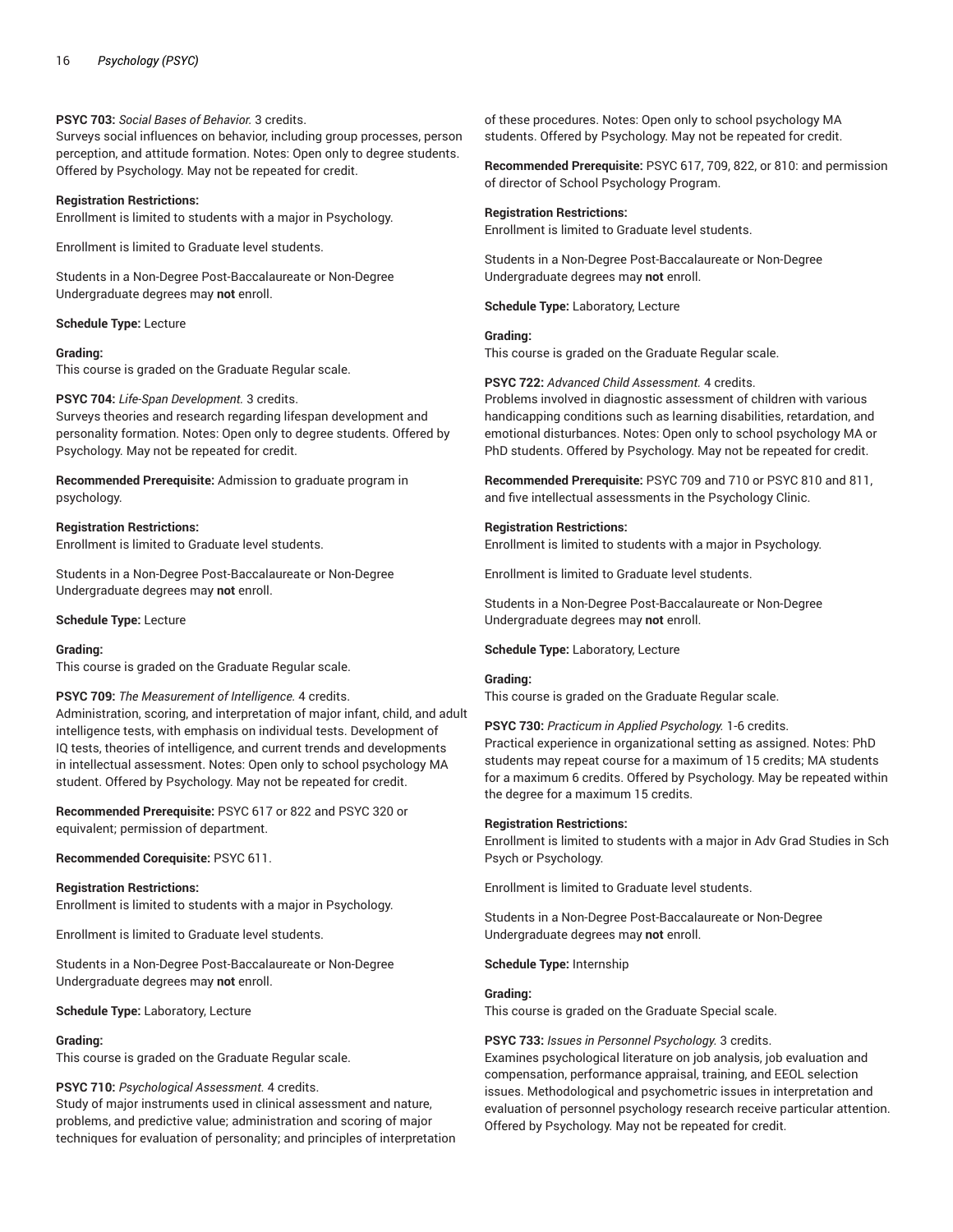**Recommended Prerequisite:** PSYC 636 or permission of instructor.

#### **Registration Restrictions:**

Enrollment limited to students in the LA-MA-PSYC or LA-PHD-PSYC programs.

Enrollment is limited to Graduate level students.

Students in a Non-Degree Post-Baccalaureate or Non-Degree Undergraduate degrees may **not** enroll.

#### **Schedule Type:** Lecture

#### **Grading:**

This course is graded on the Graduate Regular scale.

**PSYC 734:** *Seminar in Human Factors and Applied Cognition.* 3 credits. Emphasizes current research and application of human factors, ergonomics, applied cognition, and applied perception. Notes: May be repeated when topic is different. Offered by Psychology. May be repeated within the term for a maximum 9 credits.

**Recommended Prerequisite:** Six graduate credits in Human Factors and Applied Cognition or permission of instructor.

## **Registration Restrictions:**

Enrollment is limited to Graduate level students.

Students in a Non-Degree Post-Baccalaureate or Non-Degree Undergraduate degrees may **not** enroll.

**Schedule Type:** Seminar

#### **Grading:**

This course is graded on the Graduate Regular scale.

**PSYC 737:** *Psychology of Human-Technology Interaction.* 3 credits. Emphasizes current research and development in human-computer interaction, cognitive systems engineering, cognitive ergonomics, and cognitive engineering. Notes: May be repeated when topic is different. Offered by Psychology. May be repeated within the term for a maximum 9 credits.

**Recommended Prerequisite:** 6 graduate credits in human factors and applied cognition or permission of instructor.

#### **Registration Restrictions:**

Enrollment is limited to Graduate or Non-Degree level students.

Students in a Non-Degree Undergraduate degree may **not** enroll.

**Schedule Type:** Lecture

#### **Grading:**

This course is graded on the Graduate Regular scale.

**PSYC 739:** *Seminar in Industrial/Organizational Psychology.* 3 credits. Rotating topics such as leadership theories and management development, and performance appraisal. Notes: Topics announced in advance. May be repeated when topic is different. Offered by Psychology. May be repeated within the degree for a maximum 12 credits.

**Recommended Prerequisite:** PSYC 333 and 636, or permission of instructor.

#### **Registration Restrictions:**

Enrollment limited to students in the LA-MA-PSYC or LA-PHD-PSYC programs.

Enrollment is limited to Graduate level students.

Students in a Non-Degree Post-Baccalaureate or Non-Degree Undergraduate degrees may **not** enroll.

**Schedule Type:** Seminar

## **Grading:**

This course is graded on the Graduate Regular scale.

**PSYC 741:** *Psychology of Work Motivation.* 3 credits.

Examines psychological literature of need, cognitive, and reinforcement theories of motivation; organizational attachment (commitment, absenteeism, and turnover); job design and quality of work issues. Emphasizes methodological and psychometric issues in interpreting and evaluating work-motivation research. Offered by Psychology. May not be repeated for credit.

**Recommended Prerequisite:** PSYC 333 or permission of instructor.

#### **Registration Restrictions:**

Enrollment limited to students in the LA-MA-PSYC or LA-PHD-PSYC programs.

Enrollment is limited to Graduate level students.

Students in a Non-Degree Post-Baccalaureate or Non-Degree Undergraduate degrees may **not** enroll.

## **Schedule Type:** Lecture

**Grading:**

This course is graded on the Graduate Regular scale.

**PSYC 750:** *School Psychology Practicum I.* 1 credit.

Practical experience in school psychology. Notes: Open only to school psychology MA students. Offered by Psychology. May not be repeated for credit.

**Recommended Prerequisite:** Admission to school psychology concentration and PSYC 709.

## **Registration Restrictions:**

Enrollment is limited to Graduate level students.

Students in a Non-Degree Post-Baccalaureate or Non-Degree Undergraduate degrees may **not** enroll.

**Schedule Type:** Internship

## **Grading:**

This course is graded on the Graduate Special scale.

**PSYC 751:** *School Psychology Assessment Practicum II.* 2 credits. Practical experience in school psychology. Notes: Open only to School Psychology MA students. Apply in writing for permission of department 60 days prior to beginning of semester. Offered by Psychology. May be repeated within the degree for a maximum 4 credits.

**Recommended Prerequisite:** PSYC 750.

#### **Registration Restrictions:**

Enrollment is limited to Graduate level students.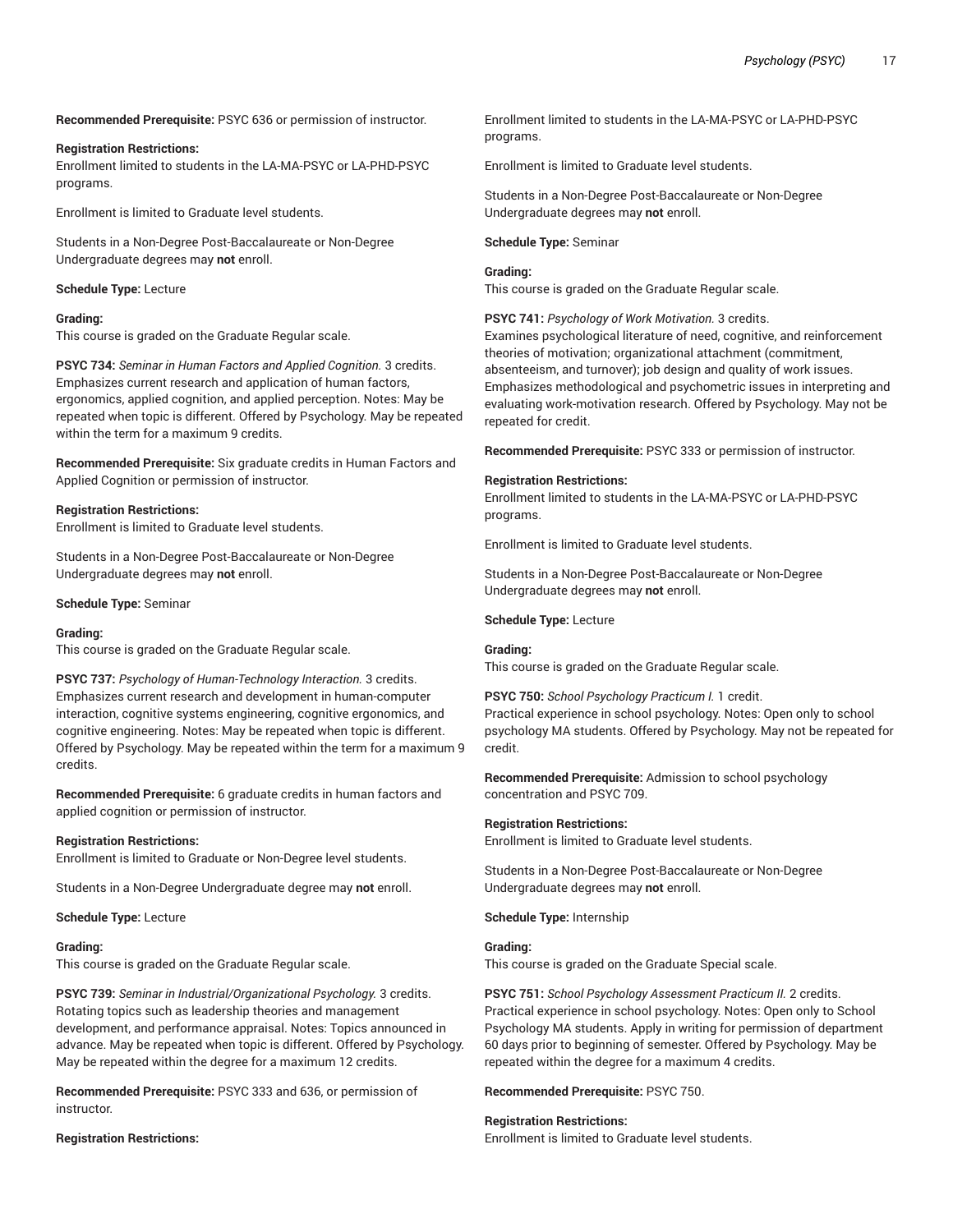Students in a Non-Degree Post-Baccalaureate or Non-Degree Undergraduate degrees may **not** enroll.

#### **Schedule Type:** Internship

#### **Grading:**

This course is graded on the Graduate Regular scale.

**PSYC 754:** *Quantitative Methods III: Psychological Applications of Regression Techniques.* 3 credits.

Reviews psychological applications of regression techniques in variety of contexts including experimental, field, and survey settings. Offered by Psychology. May not be repeated for credit.

#### **Registration Restrictions:**

**Required Prerequisite:** PSYC 611 B- . B- Requires minimum grade of B-.

Enrollment limited to students with a class of Graduate.

Non-Degree level students may **not** enroll.

**Schedule Type:** Laboratory, Lecture

#### **Grading:**

This course is graded on the Graduate Regular scale.

## **PSYC 756:** *Quantitative Methods IV: Multivariate Techniques in Psychology.* 3 credits.

Surveys multivariate statistical techniques as applied to psychological research. Emphasizes analysis of complex designs and interpretation of multivariate data analyses resulting from computer processing. Offered by Psychology. May not be repeated for credit.

#### **Recommended Prerequisite:** PSYC 611

#### **Registration Restrictions:**

Enrollment limited to students with a class of Graduate.

Non-Degree level students may **not** enroll.

#### **Schedule Type:** Lecture

#### **Grading:**

This course is graded on the Graduate Regular scale.

**PSYC 757:** *Advanced Topics in Statistical Analysis.* 3 credits. Focuses on noncognitive individual differences that predict performance. Published work discussed in seminar format with emphasis on conceptual development, methodological adequacy, and new directions. Notes: May be repeated for credit when topic is different. Offered by Psychology. May be repeated within the degree.

#### **Recommended Prerequisite:** PSYC 754.

# **Registration Restrictions:**

Enrollment is limited to Graduate level students.

Students in a Non-Degree Post-Baccalaureate or Non-Degree Undergraduate degrees may **not** enroll.

#### **Schedule Type:** Lecture

#### **Grading:**

This course is graded on the Graduate Regular scale.

#### **PSYC 768:** *Advanced Topics in Cognitive Science.* 3 credits.

Emphasizes current research in cognitive science. Topics may include computational cognitive models, nature of expertise, diagrammatic reasoning, display-based problem solving, visual attention, decision making, goal-based versus event-based cognition, and situated action. Notes: May be repeated when topic is different. Offered by Psychology. May be repeated within the term for a maximum 12 credits.

**Recommended Prerequisite:** PSYC 530 or 701.

#### **Registration Restrictions:**

Enrollment is limited to Graduate level students.

Students in a Non-Degree Post-Baccalaureate or Non-Degree Undergraduate degrees may **not** enroll.

**Schedule Type:** Lecture

#### **Grading:**

This course is graded on the Graduate Regular scale.

#### **PSYC 780:** *Applied Developmental Psychology.* 3 credits.

Examines how developmental theory, knowledge base, and methodology can be used to promote health and welfare of individuals across lifespan. Topics include contemporary social issues and child development, research in applied settings, developmental assessment and intervention, and program evaluation. Offered by Psychology. May not be repeated for credit.

**Recommended Prerequisite:** PSYC 704 or 3 credits of other graduate developmental psychology courses and permission of instructor.

#### **Registration Restrictions:**

Enrollment is limited to Graduate level students.

Students in a Non-Degree Post-Baccalaureate or Non-Degree Undergraduate degrees may **not** enroll.

#### **Schedule Type:** Lecture

#### **Grading:**

This course is graded on the Graduate Regular scale.

#### **PSYC 790:** *School Psychology Internship.* 3-6 credits.

Supervised field experience of one school year. Advanced school psychology student functions as full-time staff member in school system. Student completes paper on practical research project involving alternative school psychology role in school system. Notes: Enrollment is for total 9 credits (thesis option) or 12 credits (nonthesis option) in increments of 3 credits according to placement. Students enrolled in PSYC 799 are not required to complete the practical research project. Offered by Psychology. May be repeated within the degree for a maximum 12 credits.

**Recommended Prerequisite:** Completion of required courses in school psychology and permission of program coordinator.

#### **Registration Restrictions:**

Enrollment is limited to Graduate or Non-Degree level students.

Students in a Non-Degree Undergraduate degree may **not** enroll.

**Schedule Type:** Internship

# **Grading:**

This course is graded on the Graduate Special scale.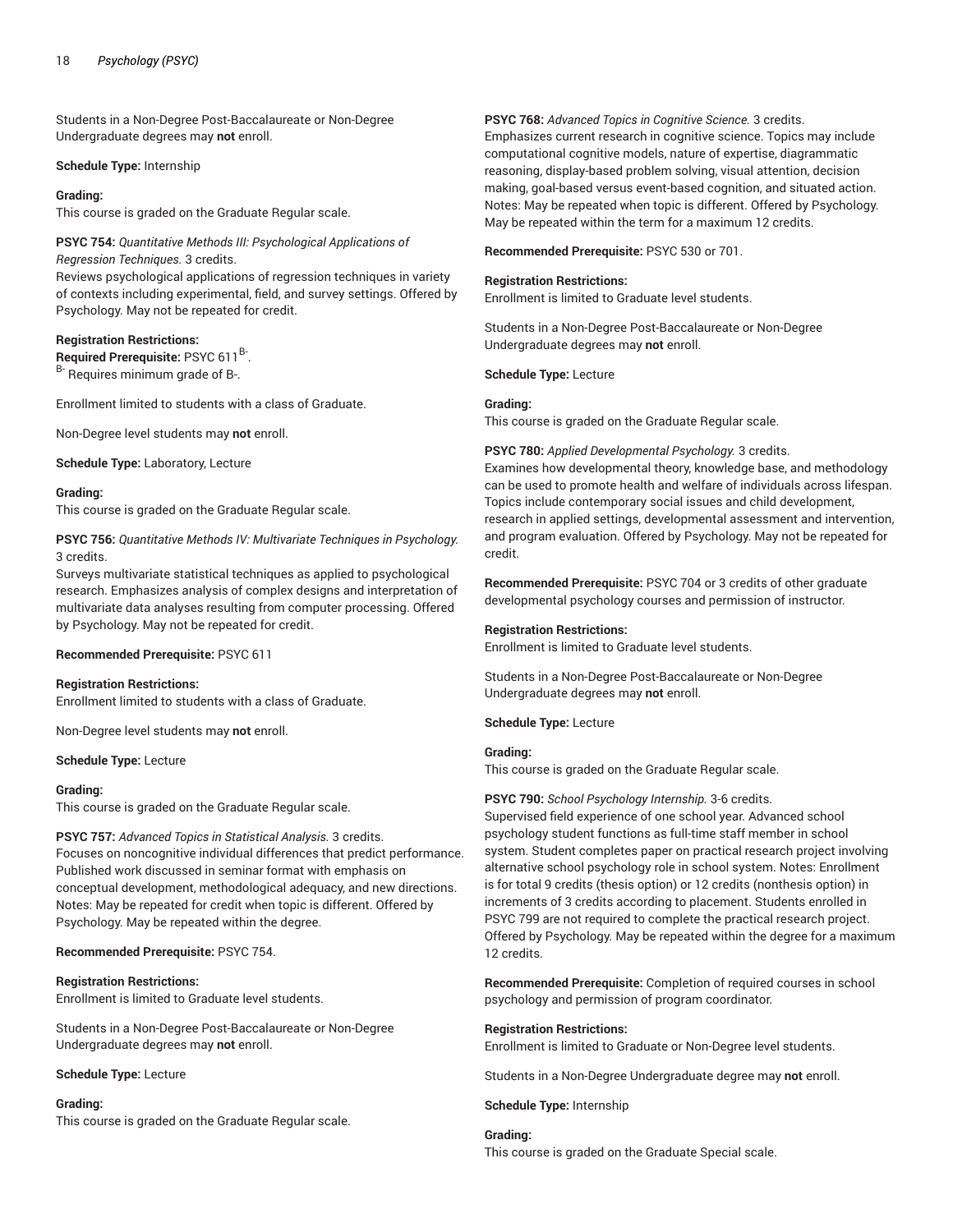## **PSYC 792:** *Psychology Practicum.* 1-6 credits.

Supervised experience working in applied, school, or agency settings. Notes: For School Psychology, interested students must apply to area coordinator 60 days before registration. Offered by Psychology. May be repeated within the degree for a maximum 6 credits.

**Recommended Prerequisite:** Admission to psychology graduate program.

#### **Registration Restrictions:**

Enrollment is limited to Graduate level students.

Students in a Non-Degree Post-Baccalaureate or Non-Degree Undergraduate degrees may **not** enroll.

## **Schedule Type:** Internship

#### **Grading:**

This course is graded on the Satisfactory/No Credit scale.

#### **PSYC 794:** *Developmental Assessment.* 1-6 credits.

Introduces considerations and methods needed for evaluating young children (ages two - six). Focus on the skills necessary for formulating, conducting, and reporting comprehensive developmental evaluations. Emphasizes evaluation of preschool children and includes information relating to infants, as well as older children functioning at lower developmental levels. Offered by Psychology. May be repeated within the term for a maximum 9 credits.

**Recommended Prerequisite:** Admission to applied developmental psychology program.

#### **Registration Restrictions:**

Enrollment is limited to Graduate level students.

Students in a Non-Degree Post-Baccalaureate or Non-Degree Undergraduate degrees may **not** enroll.

#### **Schedule Type:** Lecture

#### **Grading:**

This course is graded on the Graduate Regular scale.

#### **PSYC 798:** *Thesis Proposal.* 1-6 credits.

Work on a proposal for master's thesis. Offered by Psychology. May be repeated within the degree for a maximum 6 credits.

**Recommended Prerequisite:** Permission of program coordinator.

#### **Registration Restrictions:**

Enrollment is limited to Graduate or Non-Degree level students.

Students in a Non-Degree Undergraduate degree may **not** enroll.

#### **Schedule Type:** Thesis

#### **Grading:**

This course is graded on the Satisfactory/No Credit scale.

## **PSYC 799:** *Master's Thesis.* 1-6 credits.

Research on approved master's thesis topic under direction of thesis committee with approval of chair. Offered by Psychology. May be repeated within the degree.

#### **Registration Restrictions:**

Enrollment is limited to Graduate or Non-Degree level students.

Students in a Non-Degree Undergraduate degree may **not** enroll.

#### **Schedule Type:** Thesis

#### **Grading:**

This course is graded on the Satisfactory/No Credit scale.

# **800 Level Courses**

#### **PSYC 810:** *Psychological Assessment I.* 4 credits.

First of required two-course sequence that provides comprehensive coverage of principles, strategies, and techniques of psychological assessment. Emphasizes empirically supported methods. Notes: Open to clinical psychology PhD students, or other students with permission of instructor. Offered by Psychology. May not be repeated for credit.

#### **Registration Restrictions:**

Enrollment is limited to students with a major in Psychology.

Enrollment is limited to Graduate level students.

**Schedule Type:** Laboratory, Lecture

## **Grading:**

This course is graded on the Graduate Regular scale.

#### **PSYC 811:** *Psychological Assessment II.* 4 credits.

Second of required two-course sequence that provides comprehensive coverage of principles, strategies, and techniques of psychological assessment. Emphasizes empirically supported methods. Notes: Open to clinical psychology PhD students, or other students with permission of instructor. Offered by Psychology. May not be repeated for credit.

#### **Recommended Prerequisite:** PSYC 810.

## **Registration Restrictions:**

Enrollment is limited to students with a major in Psychology.

Enrollment is limited to Graduate level students.

**Schedule Type:** Laboratory, Lecture

#### **Grading:**

This course is graded on the Graduate Regular scale.

## **PSYC 822:** *Scientific Foundations of Clinical Psychology I.* 3 credits. First of required two-course sequence that provides comprehensive coverage of major psychological problems, including review of empirically supported interventions. Notes: Open to clinical psychology PhD students, or other students with permission of instructor. Offered by Psychology. May not be repeated for credit.

#### **Registration Restrictions:**

Enrollment is limited to students with a major in Psychology.

Enrollment is limited to Graduate level students.

**Schedule Type:** Lecture

#### **Grading:**

This course is graded on the Graduate Regular scale.

**PSYC 823:** *Scientific Foundations of Clinical Psychology II.* 3 credits. Second of required two-course sequence that provides comprehensive coverage of major psychological problems, including review of empirically supported interventions. Notes: Open only to clinical psychology PhD students. Offered by Psychology. May not be repeated for credit.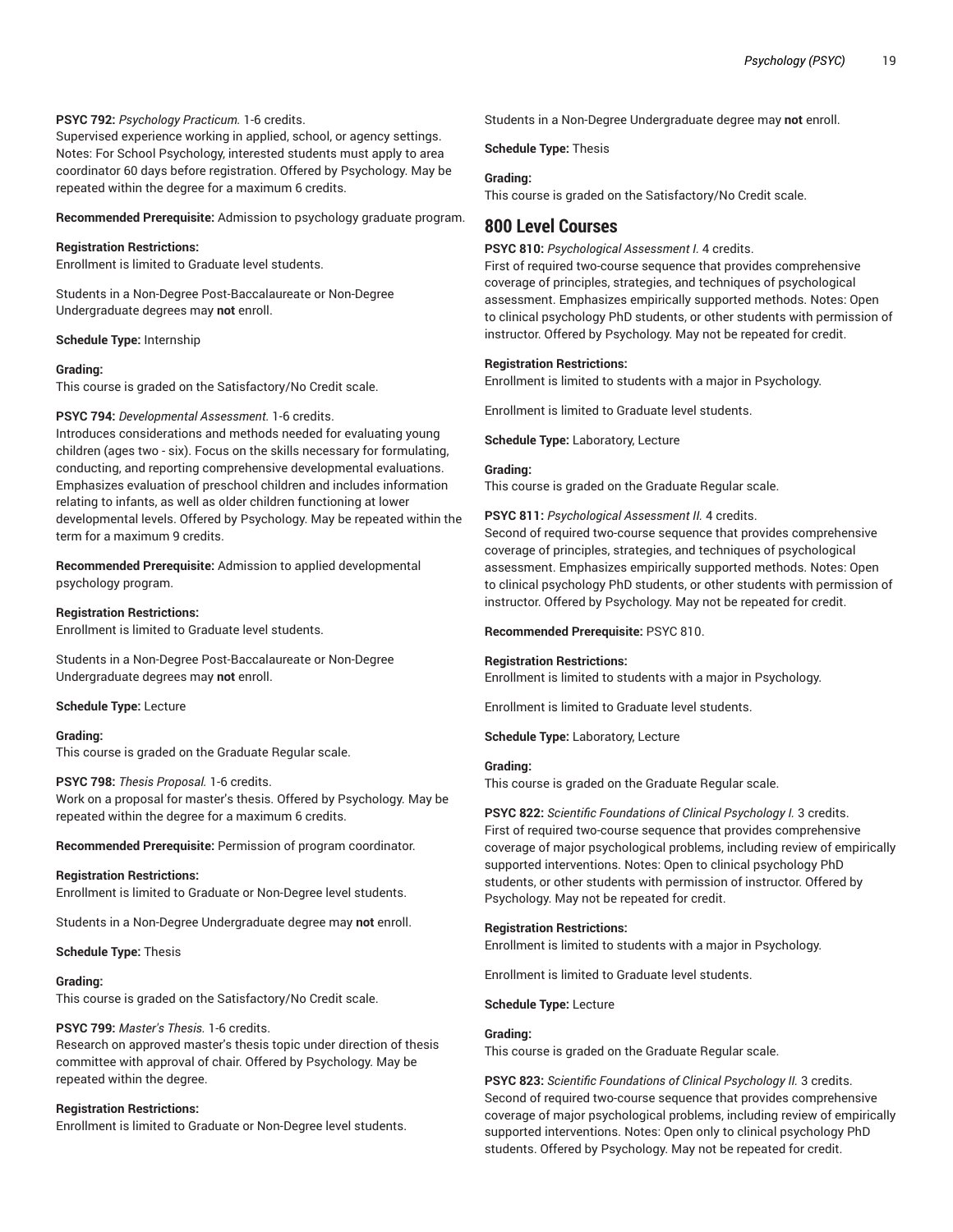#### **Registration Restrictions:**

Enrollment is limited to students with a major in Psychology.

Enrollment is limited to Graduate level students.

**Schedule Type:** Seminar

#### **Grading:**

This course is graded on the Graduate Regular scale.

**PSYC 830:** *History, Systems, and Theories of Personality and Psychotherapy.* 3 credits.

Review of history, systems, and theories of clinical psychology emphasizing traditional theories of personality and psychotherapy. Notes: Open to clinical psychology PhD students, or other students with permission of instructor. Offered by Psychology. May not be repeated for credit.

**Recommended Prerequisite:** Admission to doctoral concentration in clinical psychology.

#### **Registration Restrictions:**

Enrollment is limited to students with a major in Psychology.

Enrollment is limited to Graduate level students.

**Schedule Type:** Lecture

#### **Grading:**

This course is graded on the Graduate Regular scale.

## **PSYC 833:** *Social And Cognitive Foundations Of Clinical Psychology.* 3 credits.

Review of theory and research in social psychology (particularly social cognition) relevant to understanding psychological adjustment, adjustment problems, and clinical interventions. Notes: Open to clinical psychology PhD students, or other students with permission of instructor. Offered by Psychology. May not be repeated for credit.

#### **Registration Restrictions:**

Enrollment is limited to students with a major in Psychology.

Enrollment is limited to Graduate level students.

**Schedule Type:** Lecture

#### **Grading:**

This course is graded on the Graduate Regular scale.

#### **PSYC 850:** *Teaching Practicum in Psychology.* 1 credit.

Workshop in effective teaching of selected undergraduate psychology courses. Required of and designed to guide graduate teaching assistants assigned to teach undergraduate course (not a lab) for first time. Topics include course planning, syllabus development, lecture resources, effective lecturing skills, use of audio visuals, leading of classroom discussion, construction and grading of exams, student writing, instructional technology, and handling of student questions and problems. Individual critiques of teaching. Offered by Psychology. May not be repeated for credit.

#### **Registration Restrictions:**

Enrollment is limited to students with a major in Psychology.

Enrollment is limited to Graduate level students.

**Schedule Type:** Lecture

#### **Grading:**

This course is graded on the Graduate Special scale.

**PSYC 860:** *Introductory Helping Skills and Motivational Interviewing.* 3 credits.

Teaches fundamental interviewing skills and the theory, research, and practice of motivational interviewing. Offered by Psychology. May not be repeated for credit.

## **Registration Restrictions:**

Enrollment is limited to Graduate level students.

**Schedule Type:** Seminar

## **Grading:**

This course is graded on the Graduate Regular scale.

**PSYC 861:** *Cognitive Behavioral Therapy for Youth.* 3 credits. Teaches the selection, evaluation, and application of empirically supported interventions for children and adolescents with a focus on cognitive-behavioral interventions. Instruction in evidence based assessments, cognitive-behavioral case conceptualization, outcome evaluation, and consultation. Supervision of cognitive-behavioral therapy with youth. Offered by Psychology. May be repeated within the degree for a maximum 6 credits.

## **Registration Restrictions:**

Enrollment is limited to Graduate level students.

**Schedule Type:** Seminar

#### **Grading:**

This course is graded on the Satisfactory/No Credit scale.

**PSYC 862:** *Cognitive Behavioral Therapy for Adults.* 3 credits. Teaches the principles of cognitive-behavioral theory, conceptualization and psychotherapy techniques for psychological problems with adults. Supervision of cognitive-behavioral therapy with adults. Offered by Psychology. May be repeated within the degree for a maximum 6 credits.

#### **Registration Restrictions:**

Enrollment is limited to Graduate level students.

**Schedule Type:** Seminar

#### **Grading:**

This course is graded on the Satisfactory/No Credit scale.

## **PSYC 881:** *Practicum in Clinical Psychology.* 1-3 credits.

Supervised clinical work in a professional psychological services setting. Usually includes practice in psychological assessment and clinical interventions, but can also include supervision, consultation, and program evaluation. Offered by Psychology. May be repeated within the term for a maximum 21 credits.

**Recommended Prerequisite:** Admission to doctoral concentration in clinical psychology and permission of director.

#### **Registration Restrictions:**

Enrollment is limited to students with a major in Psychology.

Enrollment is limited to Graduate level students.

**Schedule Type:** Lecture